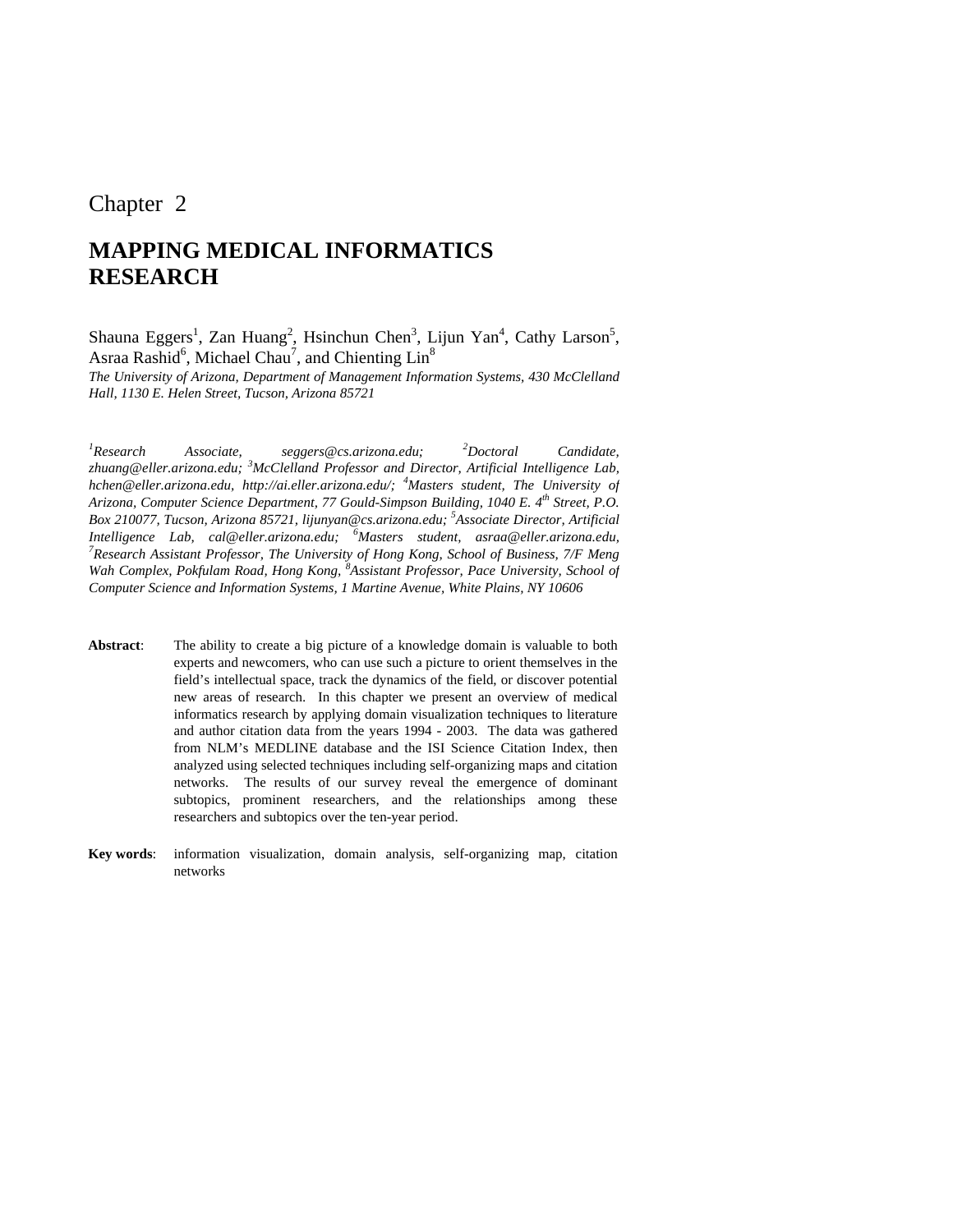#### **1. INTRODUCTION**

The rapid evolution of medical informatics and its subdomains makes it crucial for researchers to stay abreast of current developments and emerging trends. This task is made difficult, however, not only by the large amounts of available information, but by the interdisciplinary nature of the field. Relevant information is spread across diverse disciplines, posing a particular challenge for identifying relevant literature, prominent researchers, and research topics (Sittig 1996, Andrews 2002, Vishwanatham 1998). Any attempt to understand the intellectual structure and development of the field must furthermore consider all of the contributing disciplines; as Börner et al. (2003) point out, "researchers looking at the domain from a particular discipline cannot possibly have an adequate understanding of the whole." In this chapter we report the results of an analysis of the medical informatics domain within an integrated knowledge mapping framework. We provide a brief review of the literature on knowledge mapping, then describe in detail the analysis design and results of our medical informatics literature mapping with three types of analysis: basic analysis, content map analysis, and citation network analysis.

# **2. KNOWLEDGE MAPPING: LITERATURE REVIEW**

Domain analysis is a subfield of information science that attempts to reveal the intellectual structure of a particular knowledge domain by synthesizing disparate information, such as literature and citation data, into a coherent model (White and McCain 1997, Small 1999). Such a model serves as an overview to newcomers to the field, and reveals the field's dynamics and knowledge transfer patterns to experts.

A significant portion of domain analysis research has been focused on citation analysis. Historically, a great deal of manual effort was needed to gather citation data for this type of analysis by combining different literature resources and tracing through the citations. A manual analysis approach, however, is inherently subjective, and is impractical for the vast amounts of time-sensitive information available for most domains today (Böner et al. 2003). Digital citation indexes such as ResearchIndex (formerly CiteSeer) developed by NEC Research Institute (Lawrence et al. 1999) and ISI's Science Citation Index (SCI) eliminate the need for manual data collection, but still lead to large amounts of citation data that are difficult to analyze using traditional techniques. Recent developments in the field of domain visualization attempt to alleviate this "citation information overload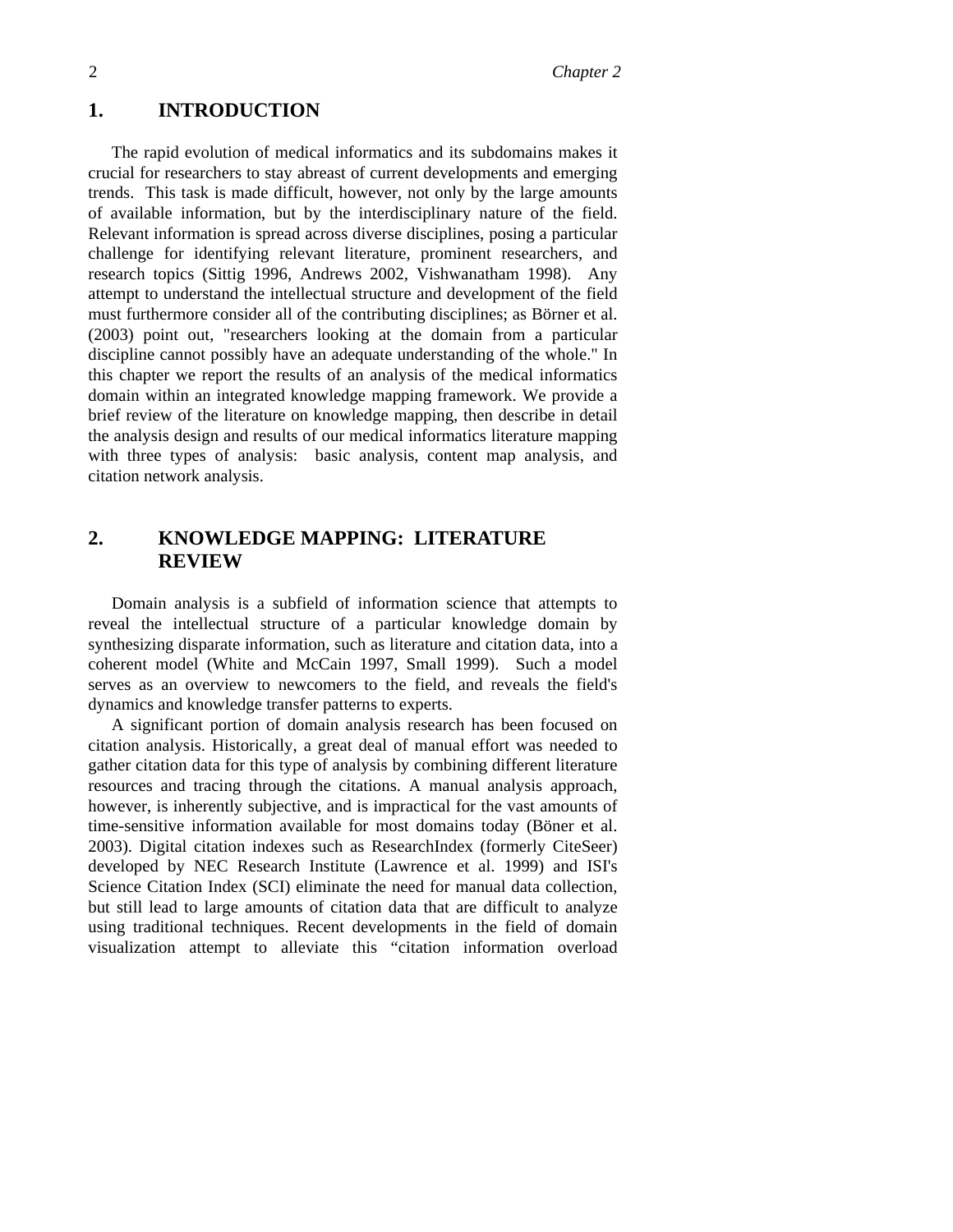problem" by applying information visualization techniques to produce visual (and often interactive) representations of the underlying intellectual structure of the domain reflected in the large-scale citation data. A wide range of techniques have been applied for citation visualization, including clustering display based on co-citation (Small, 1999), the "Butterfly" display (Mackinlay et al., 1999), Pathfinder network scaling (Chen and Paul 2001), and hyperbolic trees (Aureka 2002).

Content, or "semantic", analysis is another important branch of domain analysis. This type of analysis relies on natural language processing techniques to analyze large corpora of literature text. Techniques ranging from simple lexical statistics to key phrase co-occurrence analysis to semantic and linguistic relation parsing are applied to reveal topic distribution and associations within the domain. To alleviate the similar information overload problem as for the citation data, many visualization techniques have been developed to produce content maps of large-scale text collections. Prominent examples include ThemeScape and Galaxies (Wise et al. 1995), the underlying techniques of which are multidimensional scaling and principle component analysis, and WebSom (Honkela et al. 1997) and ET Map (Chen et al. 1996) which are based on the self-organizing map algorithm.

The application of visualization techniques to both citation and content analysis is consistent with the exploratory nature of domain analysis and forms the foundation of knowledge (domain) mapping. These visualization results provide valuable support for users' visual exploration of a scientific domain to identify visual patterns that may reflect influential researchers and studies, emerging topics, hidden associations, and other findings regarding the domain.

The effectiveness of domain analysis specifically in medical informatics is demonstrated by surveys by Sittig (1996) and Vishwanathan (1998), who used citation-based analyses to identify core medical informatics literature, and by Andrews (2002), who uses author co-citation analysis (ACA) to create multidimensional maps of the relationships between influential authors. We have also seen large-scale content mapping of the general medical literature (Chen et al., 2003), but not specifically of the medical informatics field.

In this study, we adopt the knowledge mapping framework proposed by Huang et al. (2003) that leverages large-scale visualization tools for knowledge mapping in fast-evolving scientific domains. Under this framework we perform three types of analysis -- basic analysis, content map analysis, and citation network analysis -- to provide a multifaceted mapping of the medical informatics literature. Through analyzing documents and citation information we identify influential researchers in the field and the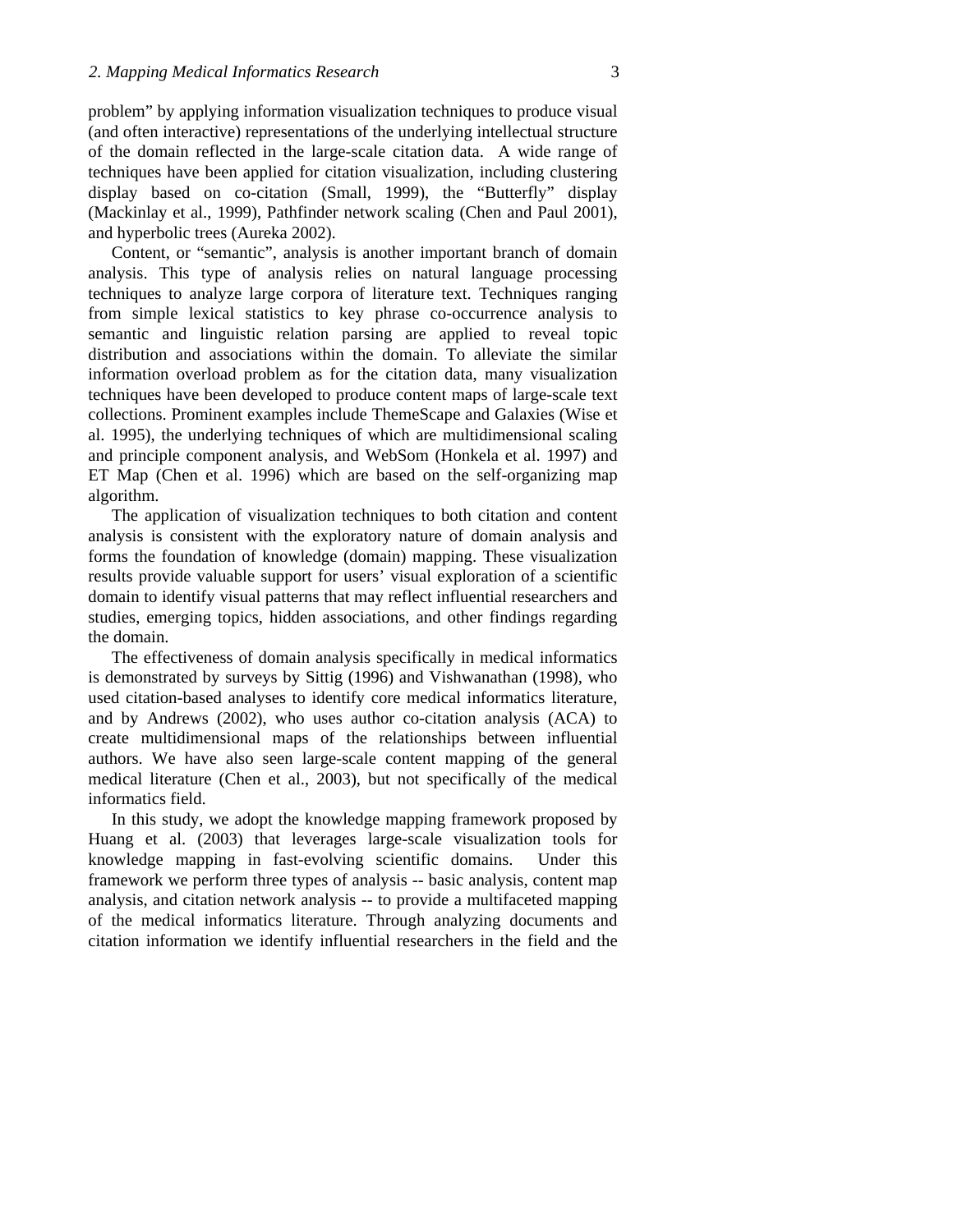nature of their contributions, track knowledge transfer among the researchers, and identify domain subtopics and their trends of development. The results of our study present a comprehensive picture of medical informatics over the past ten years.

### **3. RESEARCH DESIGN**

The Huang et al. framework proposes a generic set of analytical units, three analysis types, and various visualization technologies for representing the results of patent analysis. The analytical units include geographical regions, industries/research fields, sectors, institutions, individuals, and cross-units. Our medical informatics analysis focuses on individuals (authors), and research fields (subtopics) as units of analysis. We rely on two visualization techniques: self-organizing maps (SOMs) for revealing semantic grouping of topics, authors, and development trends, and citation networks for exploring knowledge transfer patterns. The details of our application of the Huang et al. three-pronged analysis are outlined below.

#### **3.1 Basic Analysis**

This first type of analysis provides "performance evaluation," namely, a measure of the level of an analytical unit's contribution to the field. Two types of measures are used for the contribution analysis, the productivity (or quantity) measures and impact (or quality) measures. We perform basic analysis at the author level to identify major researchers in medical informatics. The most prolific authors are determined by the number of publications attributed to them in our data set, with the highest-ranking authors deemed the most productive. A simple and commonly-used author impact measure is the number times an author is cited by others. The idea is that citation implies an acknowledgement of authority on the part of the citing author to the cited one, and that an author's citation level reflects the community's perceived value of their contribution to the field. This idea is supported by a substantial amount of academic literature on citation indexing. Garfield's 1955 vision of an interdisciplinary science citation index introduced the concept of citation as an impact factor indicator, and the concept has since been applied by the ResearchIndex in its citation context tool (Lawrence et al. 1999), Liu et al. (2004) in their AuthorRank indicator, and several domain analysis surveys (Andrews 2002, Vishwanatham 1998, Sittig 1996, White and McCain 1997, Chen et al. 2001, Noyons et al. 1999).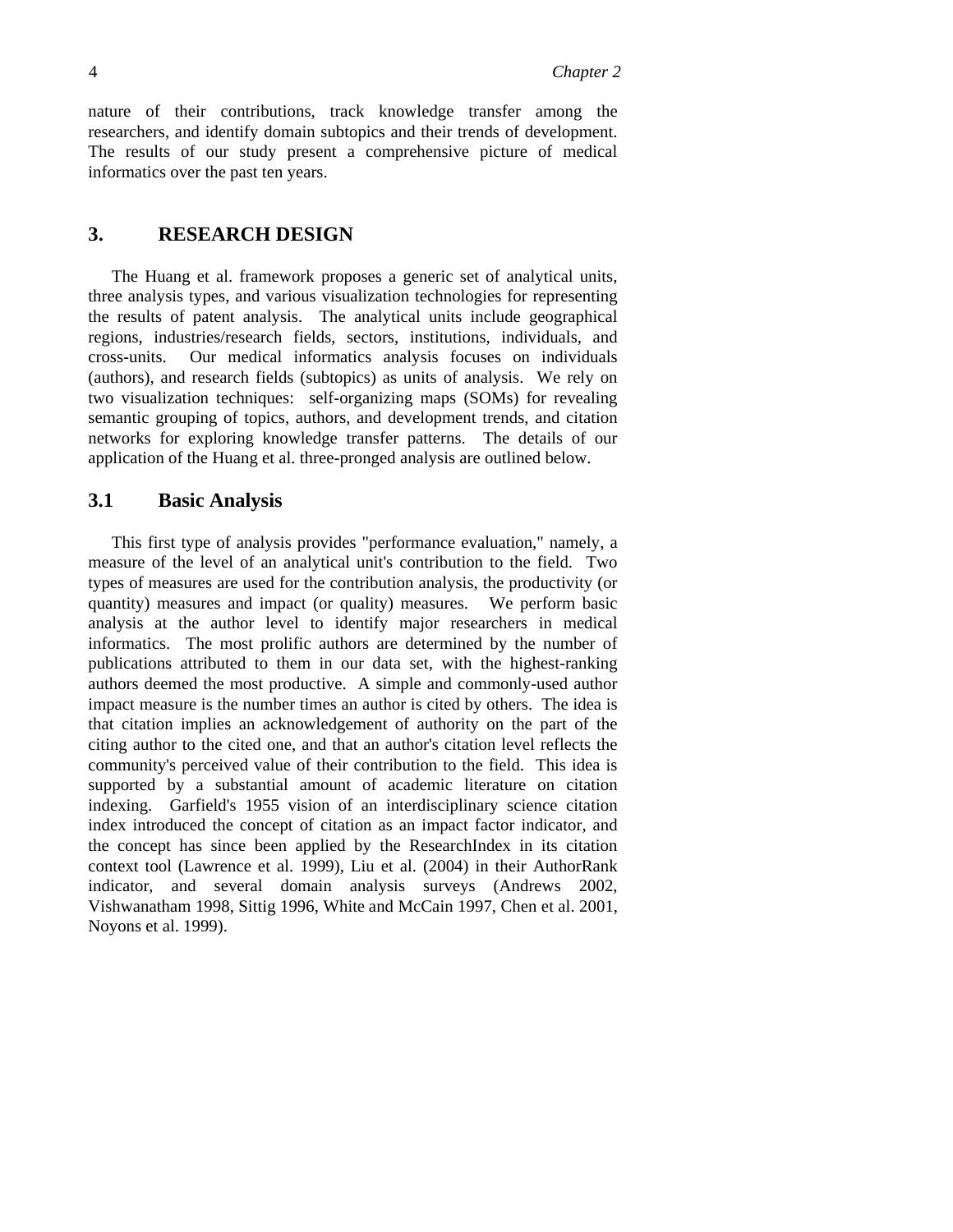We expand on simple citation count by assigning authors an Authority score based on the HITS algorithm (Kleinberg, 1998), which was intended for identifying important web pages based on hyperlink citation structure. Following the formulation of the original HITS algorithm, two types of scores are defined for each author in our author citation analysis, an Authority score and a Hub score. An author with a high Authority score has a significant impact/influence on other authors, meaning his/her work has been extensively cited (directly and indirectly) by other authors. A high Hub score, on the other hand, indicates that an author's work has cited many influential studies. The Authority and Hub scores mutually reinforce each other: authors citing influential authors (with high Authority scores) tend to have high Hub scores; authors cited by authors who have cited influential authors (with high Hub scores) tend to be influential (with high Authority scores). With an author citation data set, we initialize the Authority scores as the numbers of times the authors are cited by others and the Hub scores as the numbers of times the authors cite others. The two scores are then computed following an iterative updating procedure:

Authority Score(
$$
p
$$
) = 
$$
\sum_{q \text{ has cited } p} \text{Hub Score}(q)
$$

\nHub Score( $q$ ) = 
$$
\sum_{q \text{ has cited } p} \text{Authority Score}(p)
$$

The Authority score we use for our study is obtained with three iterations of score updating. It essentially incorporates the number of citations received by an author, the authors citing him/her, authors citing those citing authors, and so on.

### **3.2 Content Map Analysis**

Content analysis is used in the Huang et al. framework to identify and track dominating themes in a field. Analyzing the content of the work produced by a specific analytical unit also provides valuable information on what subdisciplines that unit contributes to, and how the contribution changes over time. This approach augments traditional citation-based performance indicators (such as author co-citation) by operating directly on literature content, instead of inferring content from relationships between analytical units.

We use the self-organizing map (SOM) algorithm to perform content mapping of the medical informatics literature. Initially proposed by Kohonen (1990), the SOM algorithm analyzes similarities of entities with a large number of attributes and produces a map of the entities, in which the geographical distances correspond to the attribute-based similarities. In our study, we perform content mapping of papers and authors.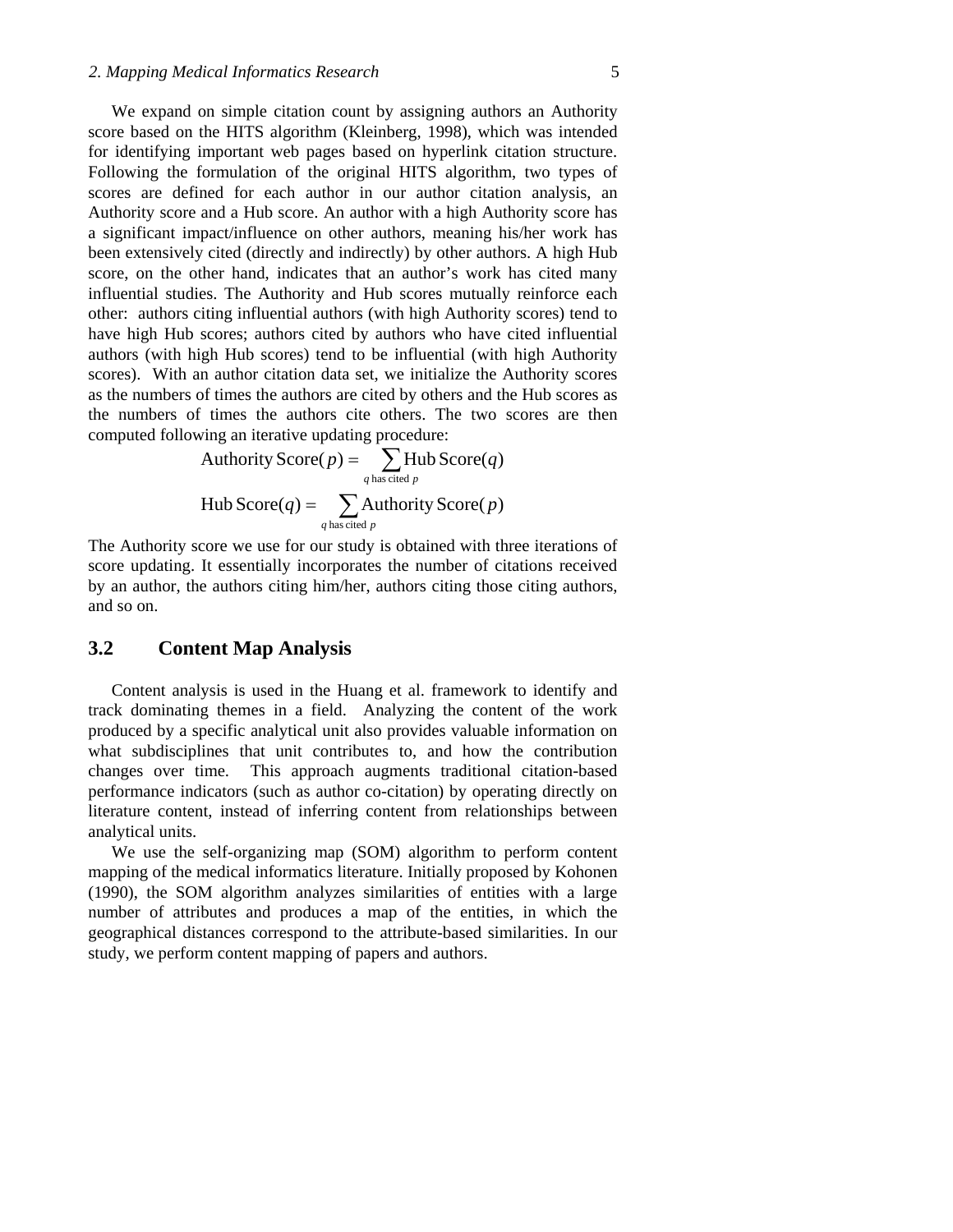To generate the content maps, the text of each paper (a combination of titles and abstracts, in our study) is analyzed with the Arizona Noun Phraser, which identifies the key noun phrases based primarily on linguistic patterns (Tolle & Chen 2000). These noun phrases, representing key concepts, are then used to represent the content of a paper by forming a binary vector, each element of which represents the occurrence of a particular noun phrase. The self-organizing map algorithm (SOM) typically produces a twodimensional map to represent the content distribution of a set of documents. Each location in the map, that is, a node in a two-dimensional grid, is also assigned a key phrase vector, like the papers. These map node vectors are typically real-valued (for example, between 0 and 1) and initialized with random values. For each input paper, the SOM algorithm identifies a winning node that has the largest vector similarity measure to the input paper. The vector values of this winning node and its close neighbors are then updated to be more similar to the input paper vector. With all input papers used to perform the node vector updating process, the final configuration of the map, that is, the vector values of all map nodes, presents a content distribution of the input papers. The papers then obtain their locations in the map by finding the map nodes with the largest vector similarity measures. A map of authors is similarly generated by forming a key phrase vector for each author. The key phrase vector is created by combining the vectors for an authors' papers, then used as input to the SOM algorithm in the same way as paper vectors.

We applied the multilayer SOM algorithms developed by Chen et al. (1995) to produce topic maps by adding a hierarchical topic region layer on top of a map of papers. We also perform longitudinal mapping, that is, a series of chronically sequential SOMs, to reveal the evolution of medical informatics subdisciplines. From the maps, a researcher can observe what disciplines exist at different points in time, when particular disciplines emerge, and their rate of growth and decline. A domain expert can potentially use such longitudinal maps to forecast emerging trends (Börner et al. 2003).

We also created an author map using the SOM algorithm. Based on the positions of the authors in the map, we identify groups of authors that had papers with similar contents.

#### **3.3 Citation Analysis**

Visualizing citation data as a network is a classic method for intuitively displaying knowledge transfer patterns among analytical units. Citation networks consist of nodes representing the analytical units, and directional links representing citations between them. When the analytical unit is an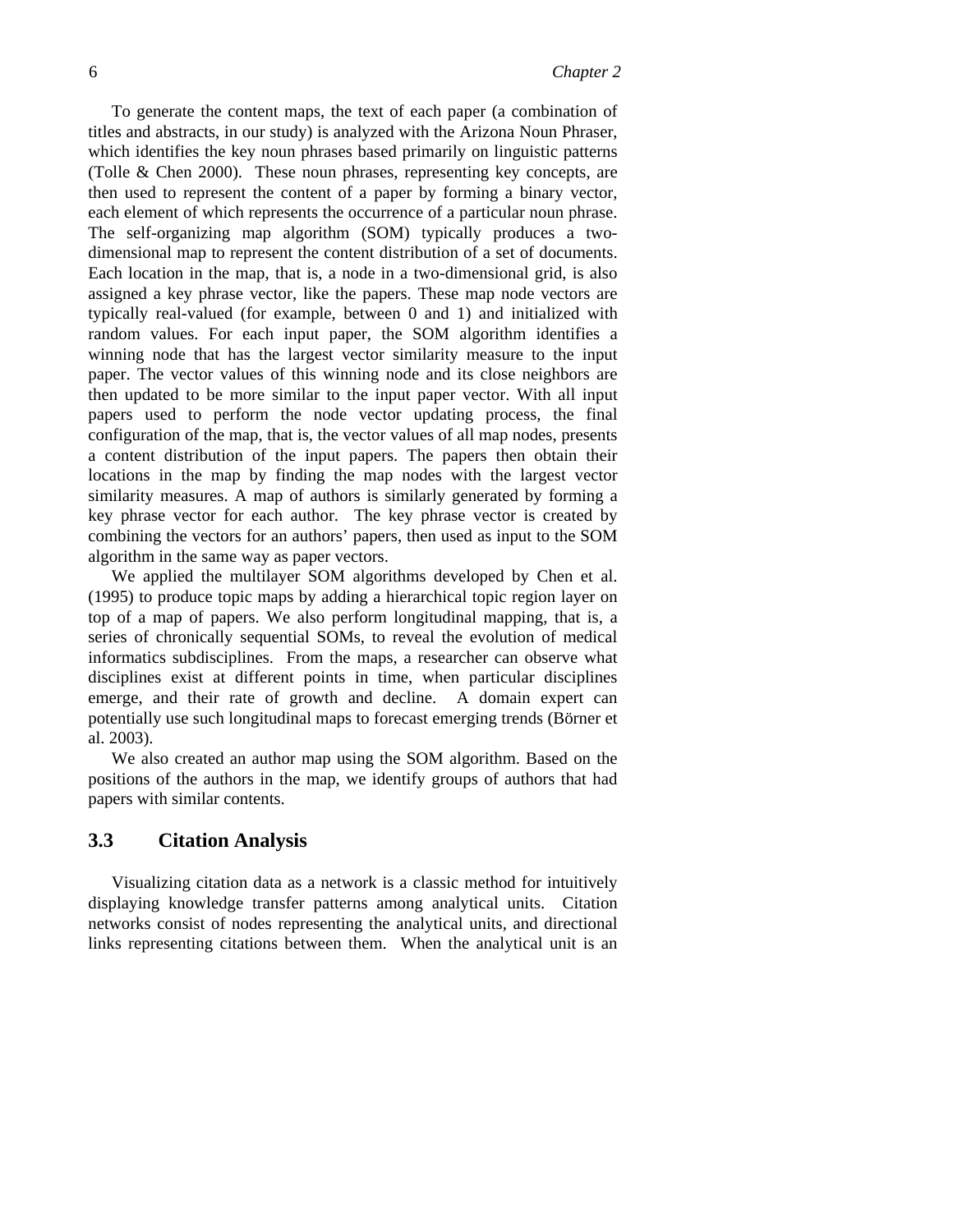author, such networks can be used to quickly identify strong communication channels in the domain, and the structure of those channels. Since citation between authors implies a human judgment that a work by the cited author is relevant to one by the citing, frequently-occurring citations can indicate that two authors work in a similar field. Hence, citation networks can be used to identify communities of researchers. For this study, we gathered citation information from ISI's Science Citation Index for the years 1994-2003 for a core group of researchers identified by the basic analysis. We then use the freely-available graphing program NetDraw (http://www.analytictech.com/netdraw.htm) to visualize the result.

## **4. DATA DESCRIPTION**

Andrews (2002) points out that an author co-citation analysis is only as good as the analyst's choice of authors. The same can be said for domain analysis in general. We used a number of measures to collect as comprehensive a data set for our survey as possible. First, we used NLM's expansive MEDLINE database of biomedical literature to provide source documents for our analysis. We then used four criteria to locate documents in MEDLINE relevant to medical informatics. For an article to be included in our collection, at least one of the following had to be true:

- 1. The article was published in one of 22 prominent journals in the medical informatics domain. These journals consist of the 18 identified by Andrews (2002) and additionally two journals and two conference proceedings that are frequently cited in (Shortliffe et al. 2000). The complete list of journal titles is given in Table 1.
- 2. The article abstract or title contains one of the selected medical informatics keywords listed in Table 2.
- 3. The article is indexed by MEDLINE under the MeSH term "Medical Informatics." MeSH is widely acknowledged to be an authoritative indexing system.
- 4. The article was authored by a fellow of the American College of Medical Informatics (ACMI), a group of scholars who are determined by their peers to have made "significant and sustained contributions to the field" (http://www.amia.org/acmi/acmi.html).

The use of ACMI fellows as a test set on which to perform domain analysis is supported by Andrews (2002), who also cites the use of ACMI in Greenes and Siegel's 1987 study.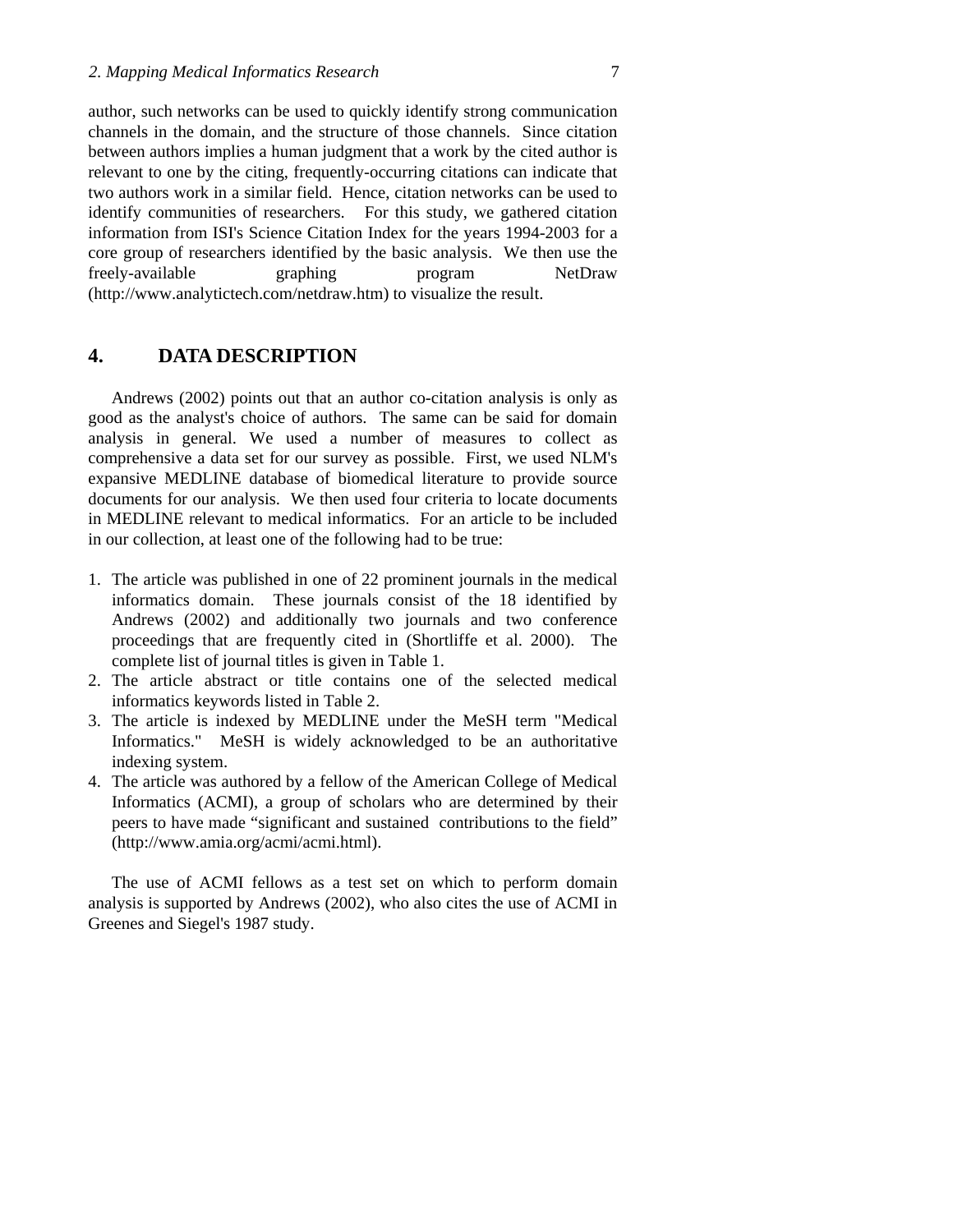Using the above criteria, we identified 24,495 medical informatics articles in MEDLINE, as of August 2004. Restricting our data set to articles published after 1993 yielded 16, 964 articles.

|  | <i>Table 1.</i> Prominent medical informatics journals. |  |  |  |
|--|---------------------------------------------------------|--|--|--|
|  |                                                         |  |  |  |

| Journal Name                                                                       |
|------------------------------------------------------------------------------------|
| Artificial Intelligence in Medicine                                                |
| Biomedizinische Technik (Biomedical Engineering)                                   |
| Computer Methods and Programs in Biomedicine                                       |
| Computers, Informatics, Nursing: CIN                                               |
| IEEE Engineering in Medicine and Biology Magazine                                  |
| IEEE Transaction on Information Technology in Biomedicine                          |
| International Journal of Medical Informatics                                       |
| International Journal of Technology Assessment in Health Care                      |
| Journal of Biomedical Informatics                                                  |
| Journal of Cancer Education : The Official Journal of the American Association for |
| <b>Cancer Education</b>                                                            |
| Journal of Evaluation in Clinical Practice                                         |
| Journal of the American Medical Informatics Association (JAMIA)                    |
| M.D. Computing: Computers in Medical Practice                                      |
| Medical & Biological Engineering & Computing                                       |
| Medical Informatics and the Internet in Medicine                                   |
| <b>Medical Decision Making</b>                                                     |
| Methods of Information in Medicine                                                 |
| Proceedings of the American Medical Informatics Association (AMIA) Annual Fall     |
| Symposium                                                                          |
| Proceedings of the Annual Symposium on Computer Applications in Medical Care       |
| <b>Statistical Methods in Medical Research</b>                                     |
| <b>Statistics in Medicine</b>                                                      |
|                                                                                    |

*Table 2.* Keywords used to identify MEDLINE

documents relevant to medical informatics. Keyword Medical informatics Clinical informatics Nursing informatics Health informatics Bioinformatics Biomedical informatics

As White and McCain (1997) state, "we wished to let 'the field' dictate its top authors rather than choosing them ourselves." This means that in addition to using ACMI fellows for our analysis, we let our document set determine the rest of our author set: anyone identified as an author of an article in the medical informatics collection was included in our collection of authors. A count of the most frequently-occurring names in the collection determined the most prolific authors in the field, as listed in Table 3. These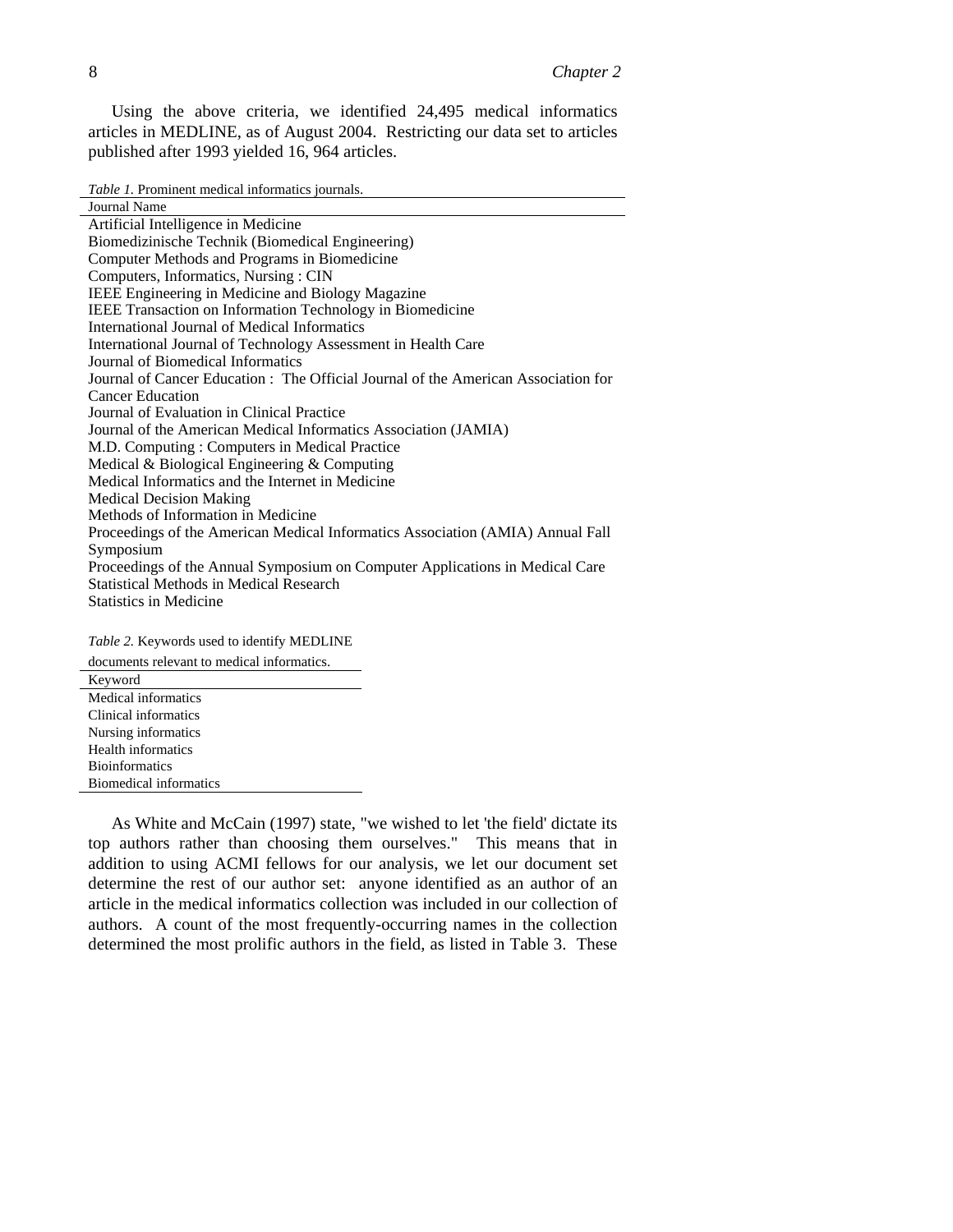authors make up the "core" set used to gather citation data from the Science Citation Index (SCI). As of this study, SCI is only searchable through the online Web of Science. A "citation search" was manually performed in the Web of Science for each author in our core set, to gather information on who has cited them, and who they cite. This search yielded some commonlycited names that are not included in our core set, which can be seen in Tables 4 and 5. Together the core set and frequently-cited names list some of the most recognizable and influential researchers in the field, and citation information for all of these authors were used for our citation analysis.

### **5. RESULTS**

#### **5.1 Basic Analysis**

Our basic analysis focused on authors as the analytical unit, with the results presented in Tables 3, 4, and 5. These tables offer different perspectives - productivity and impact factor, respectively - on the most highly contributing researchers in the domain. Table 3 lists the 96 most prolific authors, that is, those with the most publications attributed to them in our data set. James J. Cimino at Columbia University tops the list with 62 publications, followed closely by Arie Hasman at the University of Maastricht in the Netherlands, Robert A. Greenes of Harvard Medical School, and Perry L. Miller at Yale University. The citation search described in Section 4 above yielded some frequently cited authors that do not appear in the core set shown in Table 3. Citation counts were gathered for these authors in addition to those in the core set, and the most frequently cited of the combined list are shown in Table 4. Some authors of note in the list that do not appear among the core authors in Table 3 are Lucian L. Leape at the Harvard School of Public Health, Mor Peleg at Stanford University, and Suzanne Bakken at Columbia University.

Table 5 ranks the authors in the combined list by their citation-based Authority scores. James Cimino is again among the five highest scoring in this table, along with Mark A. Musen at Stanford University, Edward H. Shortliffe at Columbia University (formerly at Stanford), George Hripcsak at Columbia, and Paul D. Clayton, who was at Columbia until 1998 and is currently Chief Medical Informatics Officer at Intermountain Health Care in Salt Lake City. The latter four authors are shown in Table 3 to have approximately half the number of publications as the list topper, yet their Authority scores indicate the significant impact of the their publications.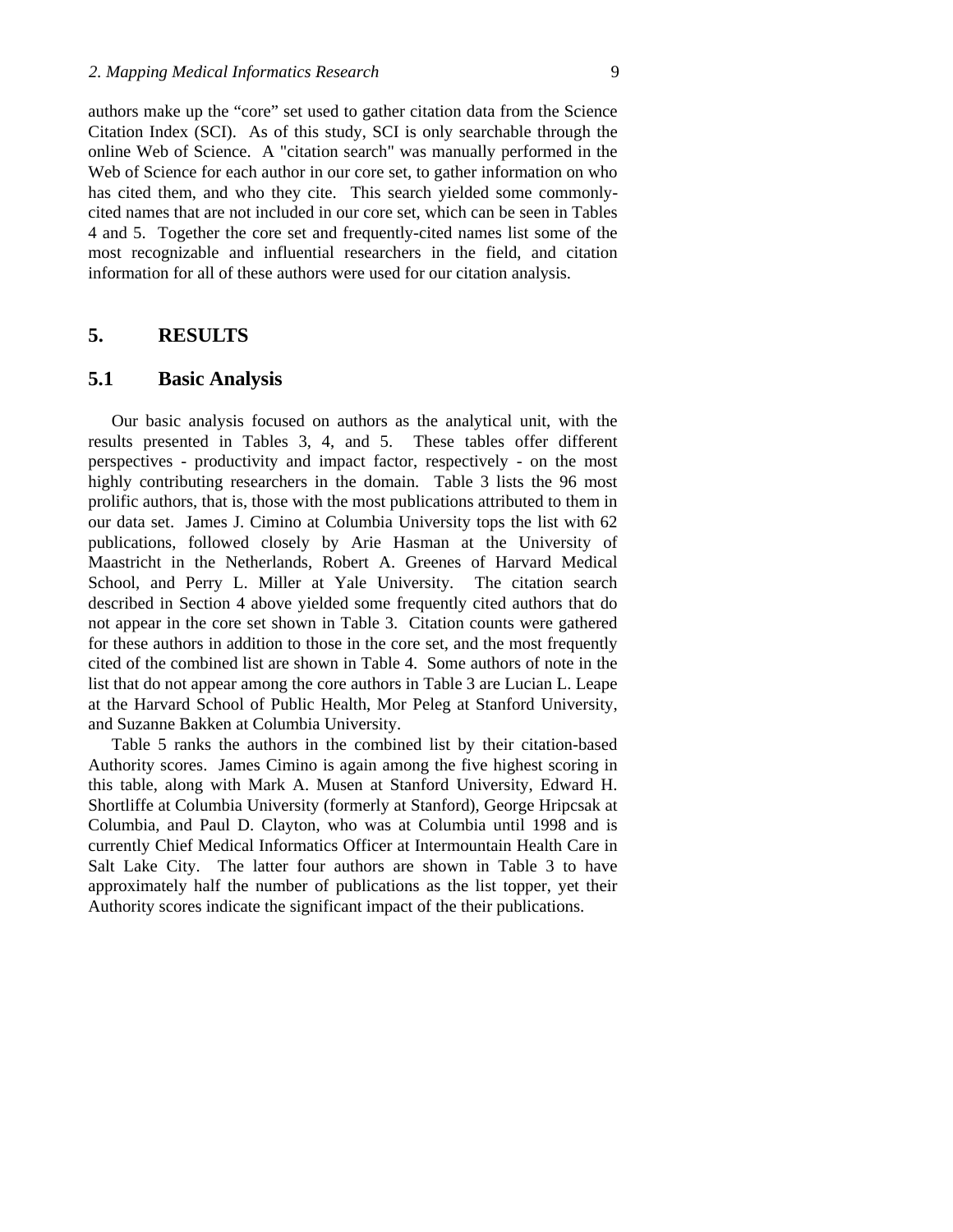*Table 3.* Publication counts for prolific authors.

| Author name          | <i>lable 3.</i> Publication counts for prolific authors.<br>Number of | Author name          | Number of       |
|----------------------|-----------------------------------------------------------------------|----------------------|-----------------|
|                      | publications in                                                       |                      | publications in |
|                      | collection                                                            |                      | collection      |
| Cimino, James J.     | 62                                                                    | Van der Lei, J.      | 22              |
| Hasman, A.           | 52                                                                    | Kahn, Michael G.     | 22              |
| Greenes, Robert A.   | 45                                                                    | Friedman, Carol      | 22              |
| Miller, Perry L.     | 44                                                                    | Rector, Alan L.      | 22              |
| Haux, Reinhold       | 42                                                                    | Whitehead, J.        | 21              |
| Musen, Mark          | 39                                                                    | Cerutti, S.          | 21              |
| Patel, Vimla L.      | 38                                                                    | Tierney, William M.  | 21              |
| Safran, Charles      | 37                                                                    | Warner, Homer R.     | 21              |
| Barnett, Octo G.     | 35                                                                    | Habbema, J. D.       | 20              |
| Stefanelli, Mario    | 35                                                                    | Friedman, Charles P. | 20              |
| Miller, Randolph A.  | 31                                                                    | Beck, J. Robert      | 20              |
| Shortliffe, Edward   | 31                                                                    | Royston, P.          | 19              |
| Van Bemmel, J. H.    | 30                                                                    | Zhou, X. H.          | 19              |
| Haug, Peter          | 29                                                                    | McDonald, Clement    | 19              |
| Hripcsak, George     | 29                                                                    | Wigton, Robert S.    | 19              |
| Fagan, Larry         | 29                                                                    | Shahar, Y.           | 18              |
| Kohane, Issac        | 28                                                                    | Fieschi, M.          | 18              |
| Weinstein, M. C.     | 27                                                                    | Lui, K. J.           | 18              |
| Degoulet, Patrice    | 27                                                                    | Haynes, R. Brian     | 18              |
| Bates, David W.      | 27                                                                    | Brinkley, James      | 18              |
| Lenert, Leslie A.    | 27                                                                    | Brennan, Patricia F. | 18              |
| Durand, L. G.        | 26                                                                    | Kuperman, Gilad J.   | 18              |
| Timpka, T.           | 26                                                                    | Stead, William W.    | 18              |
| Chute, Christopher   | 26                                                                    | Tuttle, Mark S.      | 18              |
| Clayton, Paul D.     | 26                                                                    | Pinciroli, F.        | 17              |
| Johnson, Stephen B.  | 26                                                                    | Bolz, A.             | 17              |
| Sittig, Dean F.      | 26                                                                    | Spiegelhalter, D. J. | 17              |
| Greenland, S.        | 25                                                                    | Simon, R.            | 17              |
| Pfurtscheller, G.    | 25                                                                    | Mitchell, Joyce A.   | 17              |
| Hersh, William R.    | 25                                                                    | Ohno-Machado,        | 17              |
|                      |                                                                       | Lucila               |                 |
| Donner, A.           | 24                                                                    | Tang, Paul C.        | 17              |
| Thompson, S. G.      | 24                                                                    | Tu, Samson W.        | 17              |
| Huff, Standley M.    | 24                                                                    | Van Ginneken, A.M.   | 16              |
| Gardner, Reed M.     | 24                                                                    | Dössel, O.           | 16              |
| Dudeck, Joachim      | 24                                                                    | Freedman, L. S.      | 16              |
| Nadkarni, Prakash    | 24                                                                    | Groth, T.            | 16              |
| Teich, Jonathan M.   | 24                                                                    | Meinzer, H. P.       | 16              |
| Bellazzi, R.         | 23                                                                    | Altman, Russ B.      | 16              |
| Cooper, Greg         | 23                                                                    | Reggia, James A.     | 16              |
| Scherrer, Jean-Raoul | 23                                                                    | Slack, Warner V.     | 16              |
| Wigertz, Ove         | 23                                                                    |                      |                 |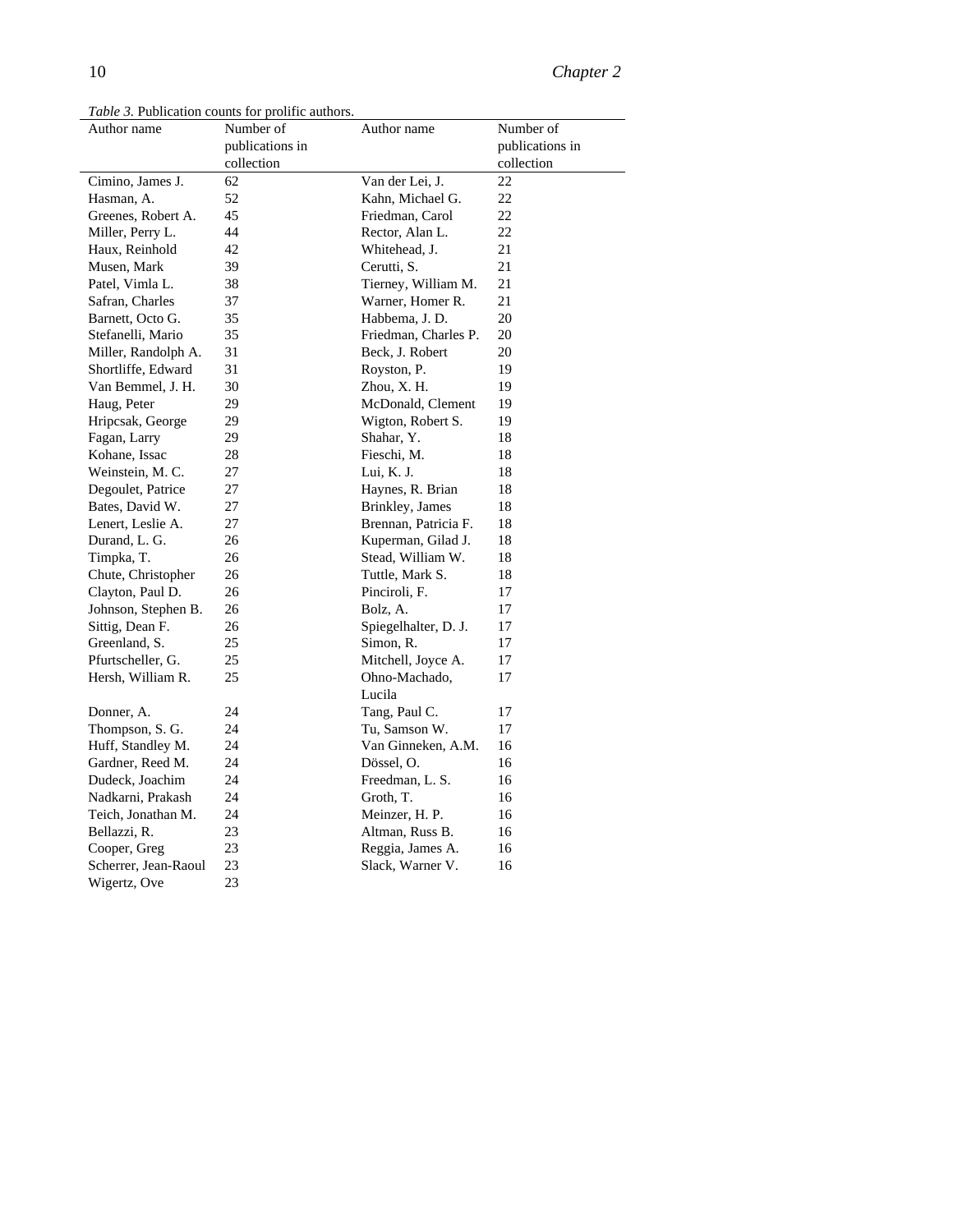# *2. Mapping Medical Informatics Research* 11

| Table 4. Citation counts for frequently cited authors. |  |  |
|--------------------------------------------------------|--|--|
|                                                        |  |  |

| Author name       | Times cited by     | Author name     | Times cited by     |
|-------------------|--------------------|-----------------|--------------------|
|                   | authors in medical |                 | authors in medical |
|                   | informatics        |                 | informatics        |
|                   | collection         |                 | collection         |
| Bates, D.W.       | 989                | Greenes, R. A.  | 142                |
| Cimino, J. J.     | 691                | Lui, K. J.      | 137                |
| McDonald, C. J.   | 359                | Giuse, D. A.    | 135                |
| Patel, V.L.       | 356                | Neuper, C.      | 134                |
| Hripcsak, G.      | 331                | McCray, A.T.    | 131                |
| Pfurtscheller, G. | 306                | Hersh, W. R.    | 129                |
| Friedman, C.      | 301                | Rind, D. M.     | 128                |
| Miller, R. A.     | 289                | Riva, A.        | 127                |
| Musen, M. A.      | 287                | Montani, S.     | 123                |
| Greenland, S.     | 280                | Huff, S. M.     | 123                |
| Bellazzi, R.      | 243                | Kuhn, K. A.     | 123                |
| Overhage, J. M.   | 225                | Johannesson, M. | 122                |
| Leape, L. L.      | 219                | Kaplan, B.      | 120                |
| Peleg, M.         | 215                | Baud, R. H.     | 119                |
| Hasman, A.        | 206                | Lenert, L. A.   | 119                |
| Bakken, S.        | 196                | Combi, C.       | 117                |
| Campbell, K. E.   | 188                | Fox, J.         | 117                |
| Chute, C. G.      | 183                | Zeng, Q.        | 114                |
| Shahar, Y.        | 180                | Das, A. K.      | 114                |
| Haux, R.          | 175                | Degoulet, P.    | 113                |
| Kushniruk, A. W.  | 167                | Perl, Y.        | 113                |
| Elkin, P. L.      | 167                | Spackman, K. A. | 112                |
| Zhou, X. H.       | 164                | Johnston, M. E. | 112                |
| Kuperman, G. J.   | 162                | Safran, C.      | 112                |
| Boxwala, A. A.    | 157                | Owens, D. K.    | 111                |
| Simon, R.         | 155                | Andreassen, S.  | 111                |
| Evans, R. S.      | 152                | Friedman, C. P. | 111                |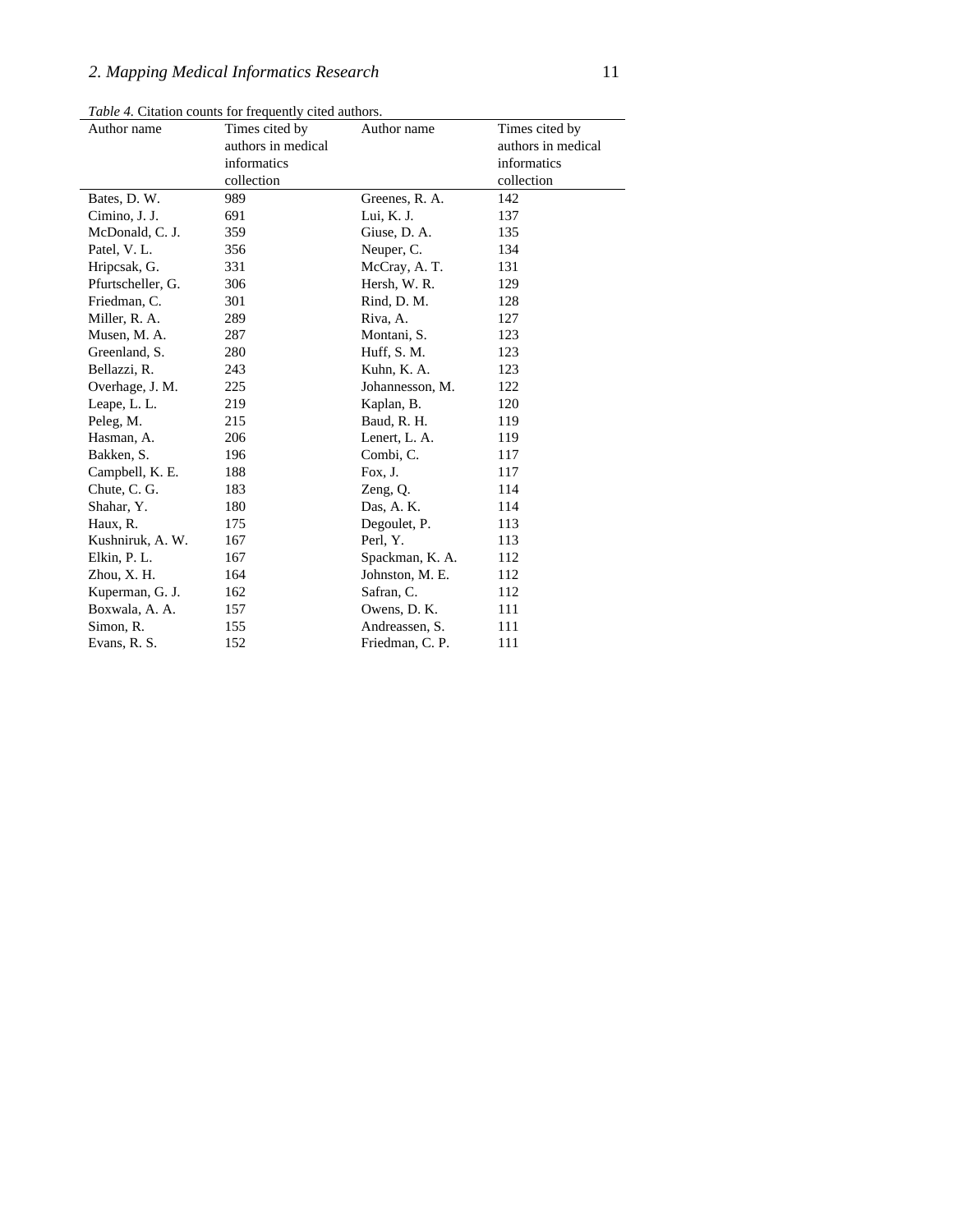*Table 5.* Authority score ranking for frequently cited authors.

| Author name       | Authority score | Author name       | Authority score |
|-------------------|-----------------|-------------------|-----------------|
| Clayton, P. D.    | 4.06            | Tierney, W. M.    | 1.93            |
| Cimino, J. J.     | 4.00            | Tuttle, M. S.     | 1.89            |
| Hripcsak, G.      | 3.86            | Johnston, M. E.   | 1.84            |
| Musen, M. A.      | 3.66            | Hasman, A.        | 1.80            |
| Shortliffe, E. H. | 3.58            | Brennan, P. F.    | 1.77            |
| Safran, C.        | 3.54            | McDonald, C. J.   | 1.63            |
| Barnett, G. O.    | 3.33            | Miller, P. L.     | 1.58            |
| Greenes, R. A.    | 3.31            | Shea, S.          | 1.57            |
| Campbell, K. E.   | 3.01            | Stefanelli, M.    | 1.56            |
| Hersh, W. R.      | 2.95            | Overhage, J. M.   | 1.49            |
| Stead, W.W.       | 2.901           | Ohnomachado, L.   | 1.42            |
| Gardner, R. M.    | 2.90            | Haynes, R. B.     | 1.37            |
| Bates, D.W.       | 2.87            | Friedman, C.      | 1.36            |
| Chute, C. G.      | 2.82            | Lobach, D. F.     | 1.38            |
| Kuperman, G. J.   | 2.76            | Humphreys, B. L.  | 1.34            |
| Friedman, C. P.   | 2.73            | Haux, R.          | 1.33            |
| Rector, A. L.     | 2.68            | Rind, D. M.       | 1.29            |
| Teich, J. M.      | 2.67            | Evans, R. S.      | 1.25            |
| Sittig, D. F.     | 2.64            | Zielstorff, R. D. | 1.21            |
| Shahar, Y.        | 2.47            | Peleg, M.         | 1.20            |
| Warner, H. R.     | 2.45            | McCray, A.T.      | 1.18            |
| Slack, W.V.       | 2.41            | Kohane, I. S.     | 1.16            |
| Haug, P. J.       | 2.23            | Dolin, R. H.      | 1.11            |
| Tang, P.C.        | 2.19            | Leape, L. L.      | 1.10            |
| Patel, V.L.       | 2.12            | Tu, S. W.         | 1.09            |
| Miller, R. A.     | 2.09            | Owens, D. K.      | 1.02            |
| Shiffman, R. N.   | 2.00            | Spackman, K. A.   | 1.02            |
| Huff, S. M.       | 1.98            | Van Bemmel, J. H. | 1.01            |

# **5.2 Content Map Analysis**

#### **5.2.1 Topic Map Analysis**

The content map analysis uses time-series topic maps to present development trends in medical informatics over the ten years. For this temporal analysis we created topic maps of three periods, 1994 - 1997, 1998 - 2000, and 2001 - 2003. By breaking the medical informatics papers published over the past decade into three periods, we hope to glean the recent evolution and topic changes of the field. To generate the maps, the abstracts and titles of 5,837 papers in our collection were processed for 1994 - 1997, 5,755 for 1998 - 2000, and 5,375 for 2001 - 2003.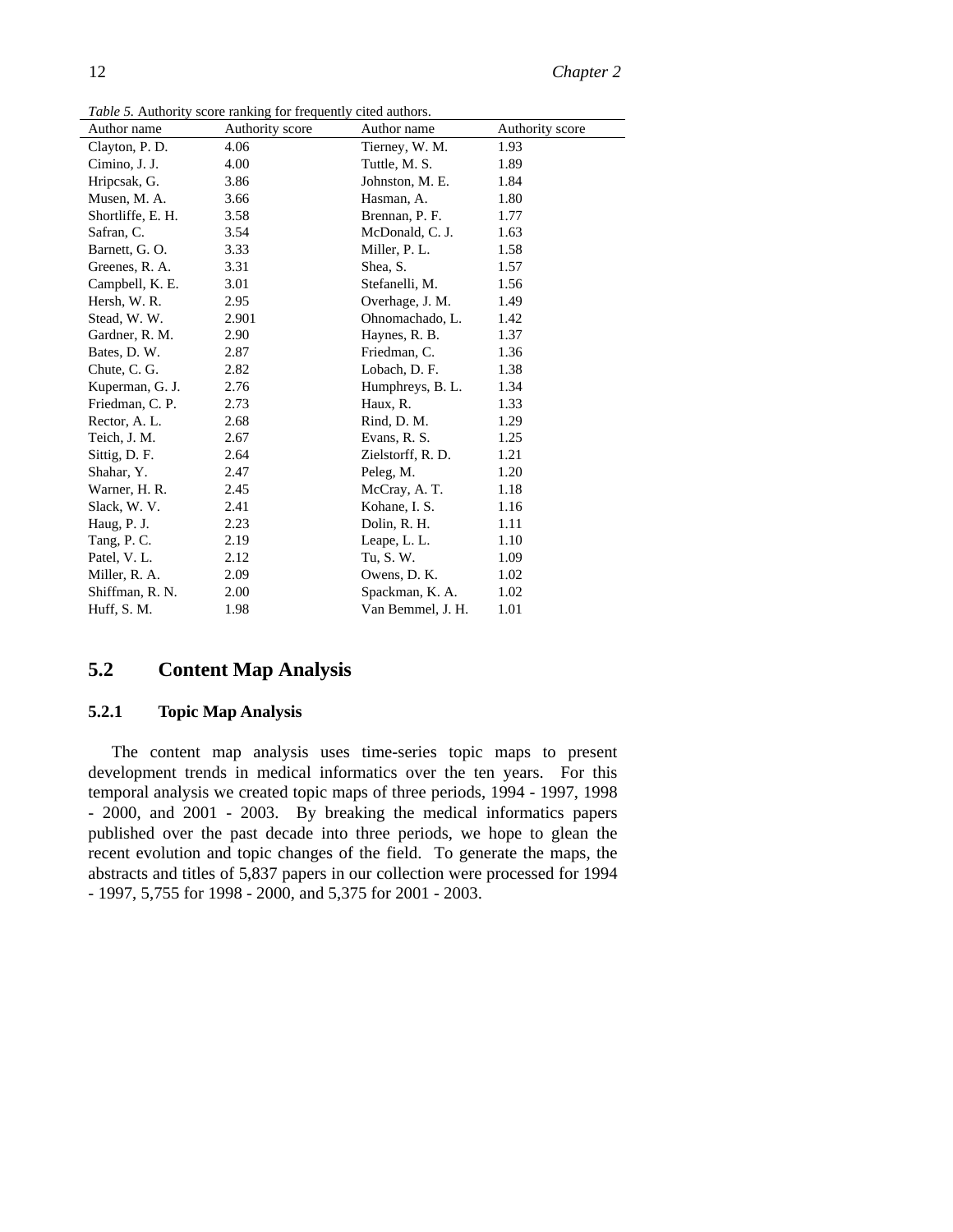

*Figure 1.* Top level content map for 1994 - 1997.

In these topic maps clusters of papers are represented by colored regions and labeled by representative noun phrases appearing in those papers. The medical noun phrases were extracted using the Arizona Noun Phraser as described previously. These noun phrases were extracted from the original text and the capitalization varies. However, phrases with capitalization variations were treated as the same phrase for the phrase vector representation. Numbers of papers within each cluster are presented in parentheses after the topic labels. As described previously in Section 3.2, neighboring topic regions have high content similarities. Users can click on the map regions to browse the papers.

The first topic map (Figure 1) displays a motley assortment of dominating themes for the first time period. "Information Technologies", "neural networks", and "electronic medical records" are all prolific topics, taking up sizeable portions of the map and occurring in over 100 documents. In this time period we also see the emergence of "decision support systems" at 35 documents, and "Hospital-" and "Clinical Information Systems", at 67 and 71 documents.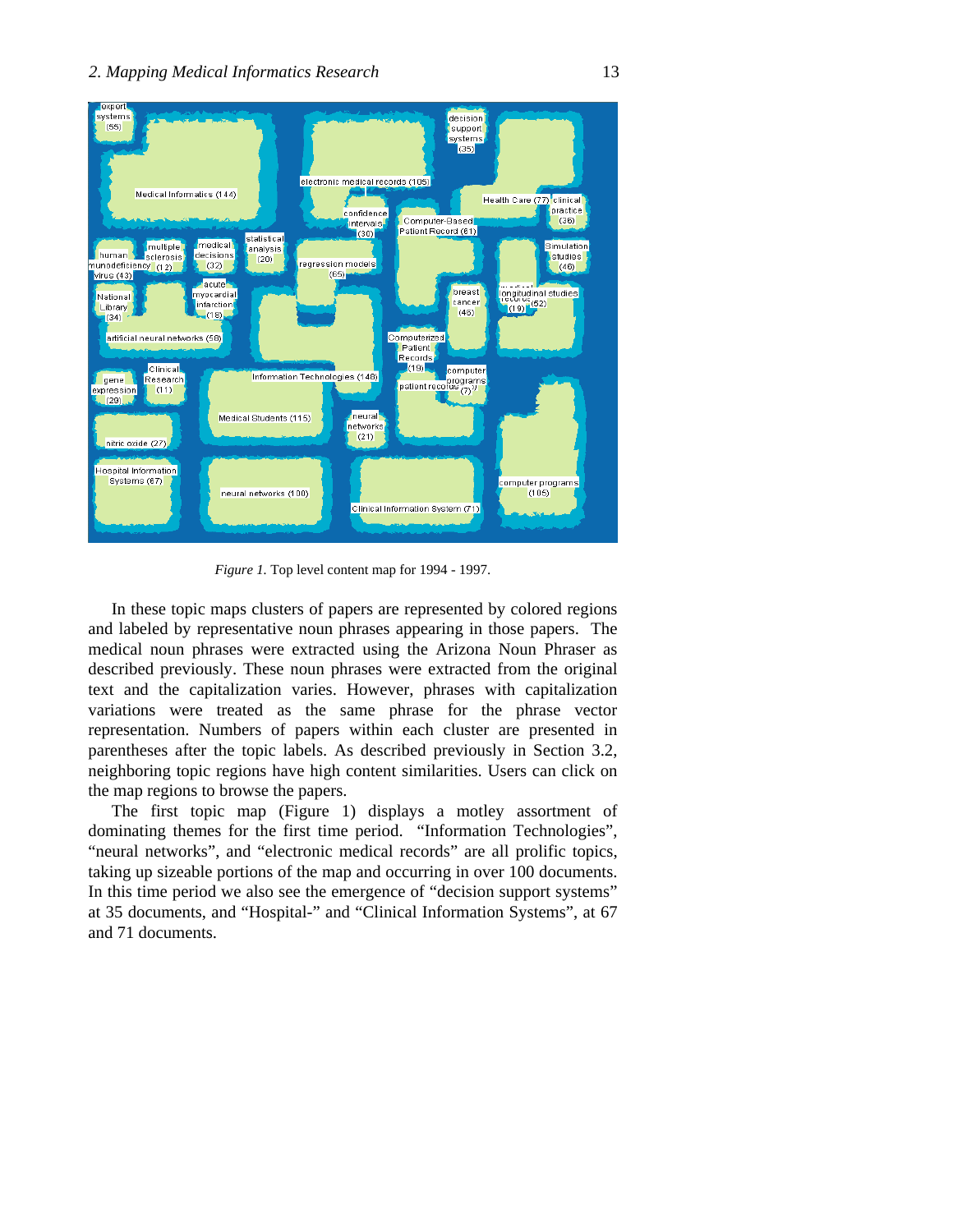

*Figure 2.* Top level content map for 1998 - 2000.

The topic regions in the second and third time periods were colored to reflect the growth rate of the topic compared with the previous time period, which is computed as the ratio between the number of papers in the region for the current time period, and the number of papers in the region of the same topic label in the previous time period. The color legend of the growth rate is presented as well below these two content maps.<sup>1</sup> In Figure 2, regions such as "human genome" and "medical imaging" correspond to the right end of the color legend, which represents newly emerged topic regions, while regions with lighter colors such as "Hospital Information System" and "confidence intervals" correspond to color legends close to the left end, which represent topic regions that had a slow or average growth rate.

 $<sup>1</sup>$  Interactive, full color versions of the maps presented in this text may be found online at:</sup> http://ai20.bpa.arizona.edu/~patent/medical\_9497\_2.html http://ai20.bpa.arizona.edu/~patent/medical\_9800\_2.html http://ai20.bpa.arizona.edu/~patent/medical\_0103\_2.html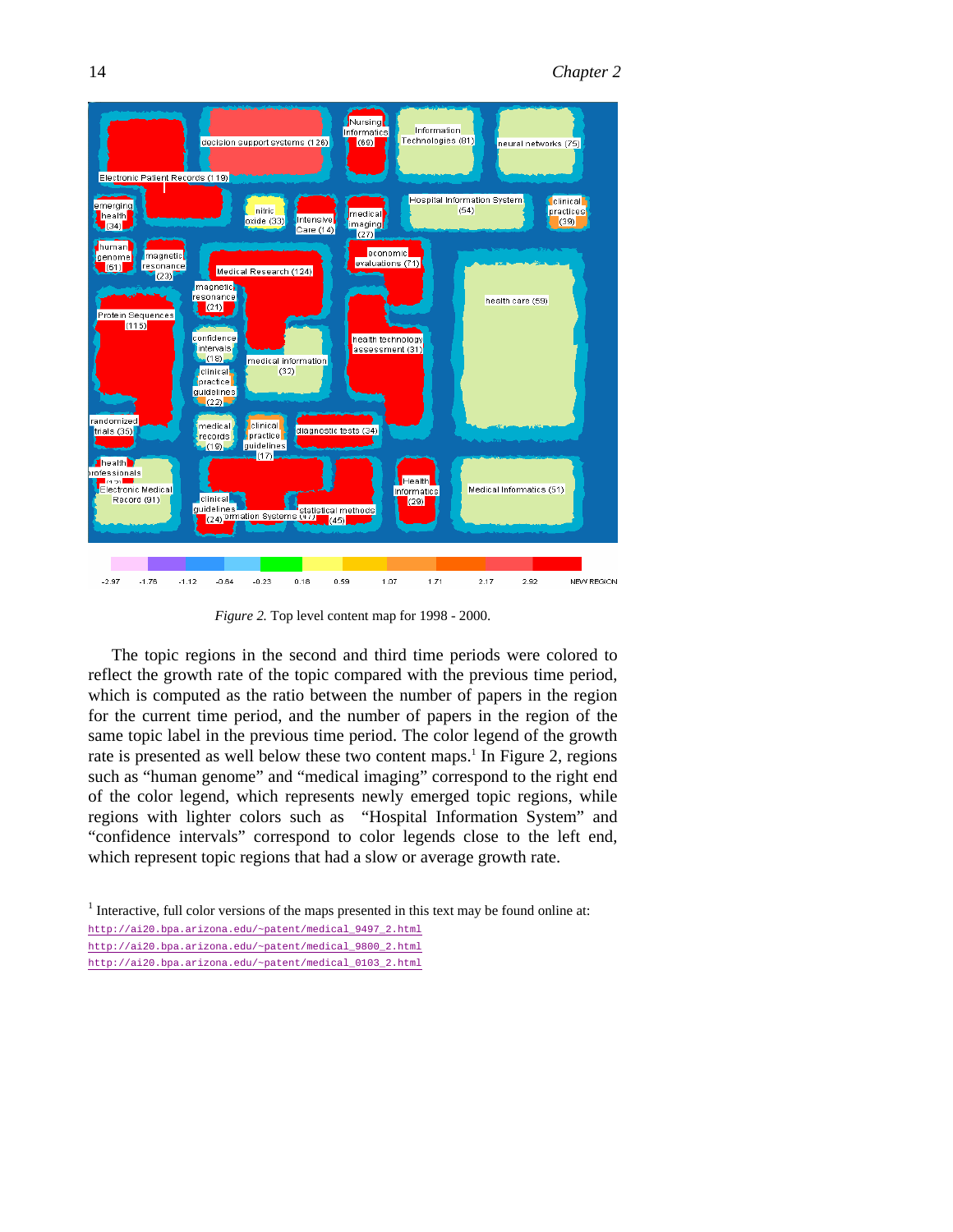

*Figure 3.* Top level content map for 2001 - 2003.

In the second map (Figure 2), we see the continued presence of "Information Technologies", "neural networks", and "electronic medical records," and the light colors of the areas for these topics indicate that they experienced a stable growth rate since the time period represented in the previous map. The number of documents for "decision support systems", however, has quadrupled since the previous time period, and the rapid growth of this topic is also indicated by its region's color. From this map, we can also observe the tentative emergence of "health informatics" and "nursing informatics," which occur in 29 and 69 documents, respectively.

The third map (Figure 3) presents a re-emergence of "statistical analysis" and "clinical information system" from the first map, as well as new topics like "Markov Models" at 78 documents, "DNA microarrays" at 26, and "data mining" at 23. "Decision support" and "information systems" are still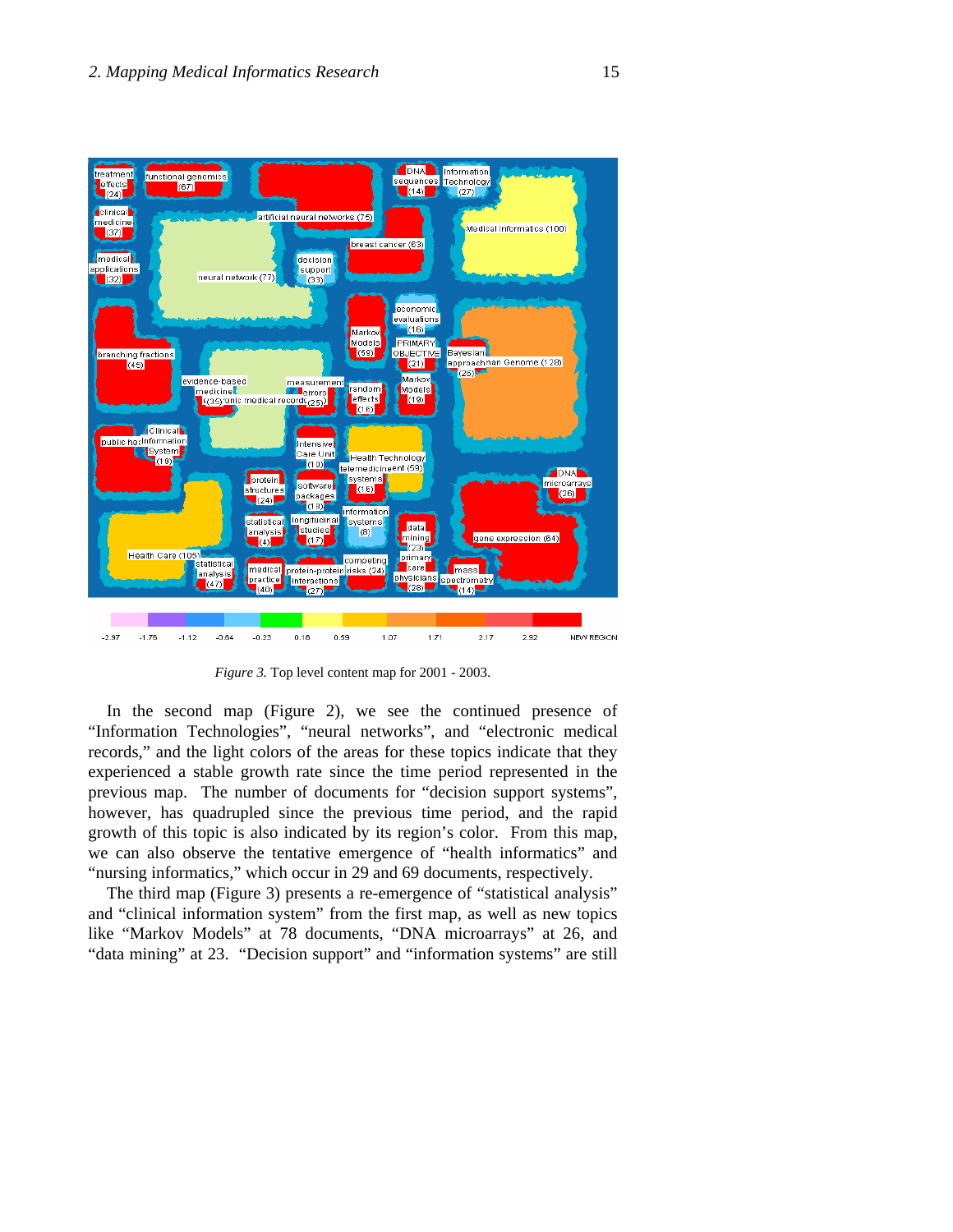present in this time period, but experienced a slow growth rate compared to previous maps. "Neural networks" and "electronic medical records" experienced a stable growth rate and continue to dominate the map.

The relatively small number of persistent topics between maps is consistent with the observation that medical informatics is a fast-growing, multidisciplinary field (Andrews 2002). Sittig (1996) and Greenes and Siegel (1987) recount the difficulty of defining the boundaries of the domain, and the resulting diversity of subfields attributed to it. The effectiveness of using SOM for content analysis is demonstrated in ETMap (Chen et al. 1996), WebSOM (Honkela et al. 1997), and Huang et al. (2003). Consequently, we believe that the lack of consistently dominating topics in the content maps for this study is likely to be a reflection of the rapid development of medical informatics research.

#### **5.2.2 Author Map Analysis**

The author map in Figure 4 attempts to group individual researchers in the domain space, based on their common research interests. For this analysis we used the core author set from Table 3 as the input data. The result presents five major clusters of authors who had papers with similar contents. Each resulting cluster has been assigned a label indicating the common concept(s) that the cluster represents. The labels were manually selected from the keywords extracted by the SOM algorithm, a process which requires human judgment, but as Andrews (2002) points out, consistent with other cluster analysis methods. The keywords used to determine each label are listed in Table 6, and the individual groups are shown in detail in Figures 5 - 8 (with the exception of Group 3, which was decided not to be dense enough to require a zoomed in view).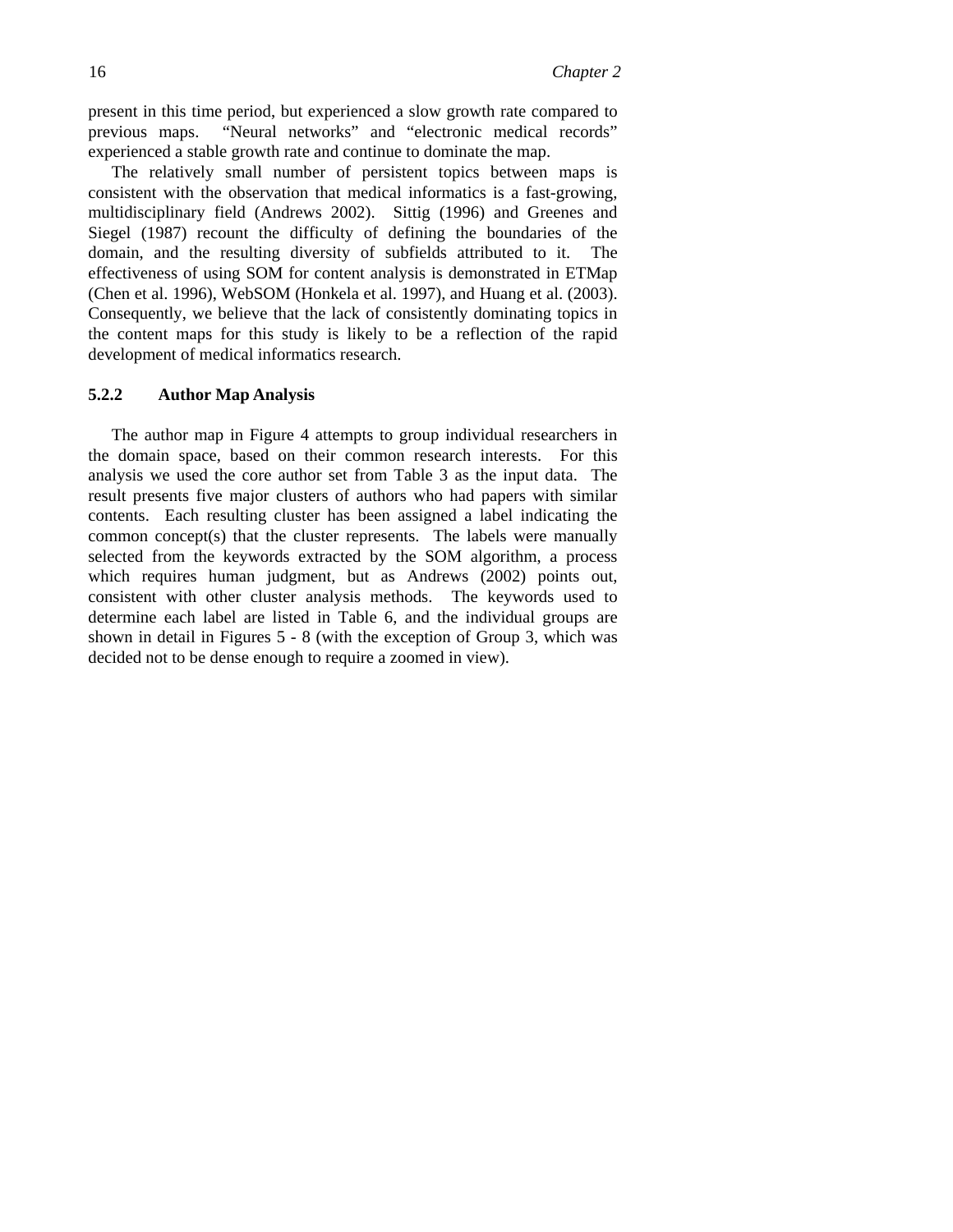

*Figure 4.* Overall author similarity map.

The largest group in the center of the author map, Group 1, is labeled "Decision support and knowledge-based systems." This group contains 37 of the 96 authors, including W.R. Hersh, C.G. Chute, and M.A. Musen. Author proximity on the map indicates a degree of similarity between the research interests. Group 2, "Clinical trials for diseases", contains 15 authors, including R.A. Miller, Y. Shahar, and M. Stefanelli. Group 3, "Clinical applications and information systems", contains 6 authors, among them D.W. Bates and P.D. Clayton. Group 4, labeled "Patient care and electronic medical records," is comprised of such prolific authors as J.J. Cimino, D.F. Sittig, R.A. Greenes, C. Friedman, and E.H. Shortliffe. Finally, Group 5, "Clinical trials and analysis", contains 8 authors, among them A. Donner and K.J. Lui. Authors in our original 96 that are not included in a group can be seen in the overall map in Figure 4.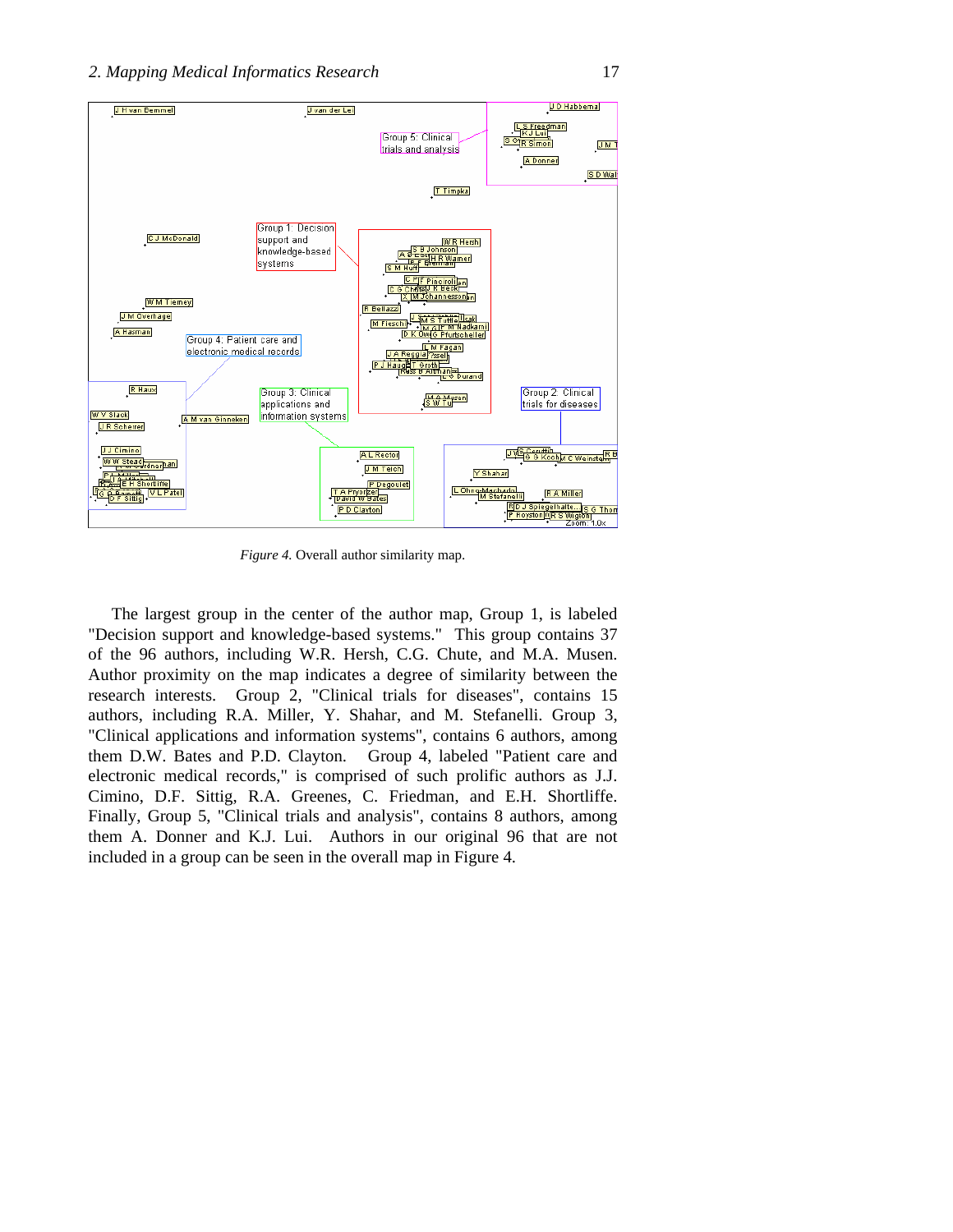18 *Chapter 2*



*Figure 5.* Author map - Group 1



*Figure 6.* Author map - Group 2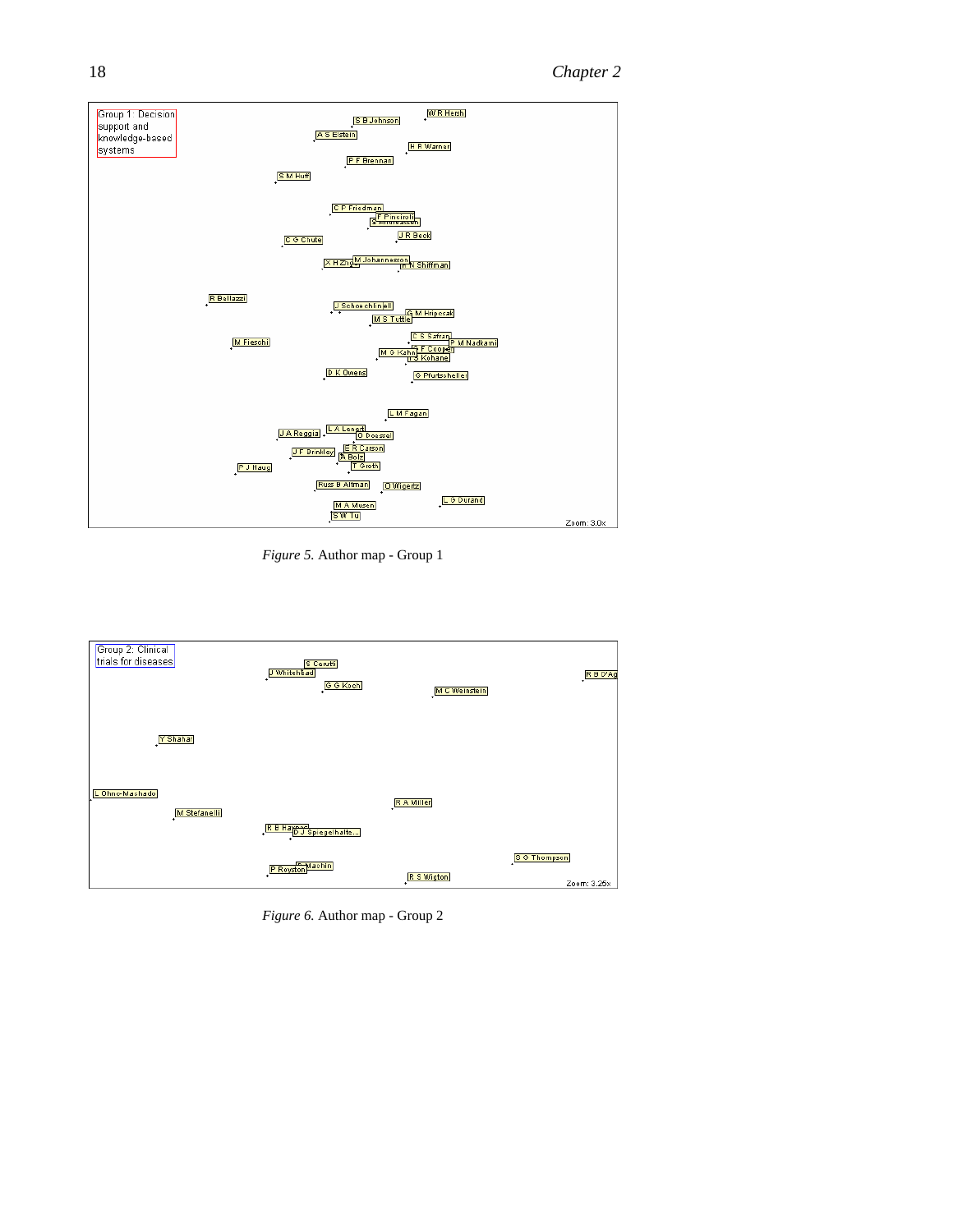| Group 4: Patient care and<br>electronic medical records                                          |          |                  |            |
|--------------------------------------------------------------------------------------------------|----------|------------------|------------|
| WIV Slack                                                                                        |          |                  |            |
| J R Scherrer                                                                                     |          | A M van Ginneken |            |
|                                                                                                  |          |                  |            |
| <b>J J Cimino</b>                                                                                |          |                  |            |
| WW Stead                                                                                         |          |                  |            |
| <mark>G J Kuperman</mark><br>R M Gardner                                                         |          |                  |            |
| L Miller<br> U Friedman <br>P<br>J A Mitchell<br>C Tang<br>$\mathsf{P}$<br><b>E H Shortliffe</b> |          |                  |            |
| <mark>J Dudeck</mark><br>R A Greenes<br><b>G</b> O Barnett                                       | VL Patel |                  |            |
| D F Sittig                                                                                       |          |                  | Zoom: 4.0x |

*Figure 7.* Author map - Group 4

| Group 5: Clinical<br>trials and analysis | J D Habbema              |
|------------------------------------------|--------------------------|
|                                          |                          |
| L S Freedman                             |                          |
| . <mark>KJ Lui</mark>                    |                          |
| S Greenland<br>R Simon                   | <b>UM Taylor</b>         |
|                                          |                          |
| <b>A Donner</b>                          |                          |
|                                          |                          |
|                                          | S D Walter<br>Zoom: 4.0x |

*Figure 8.* Author map - Group 5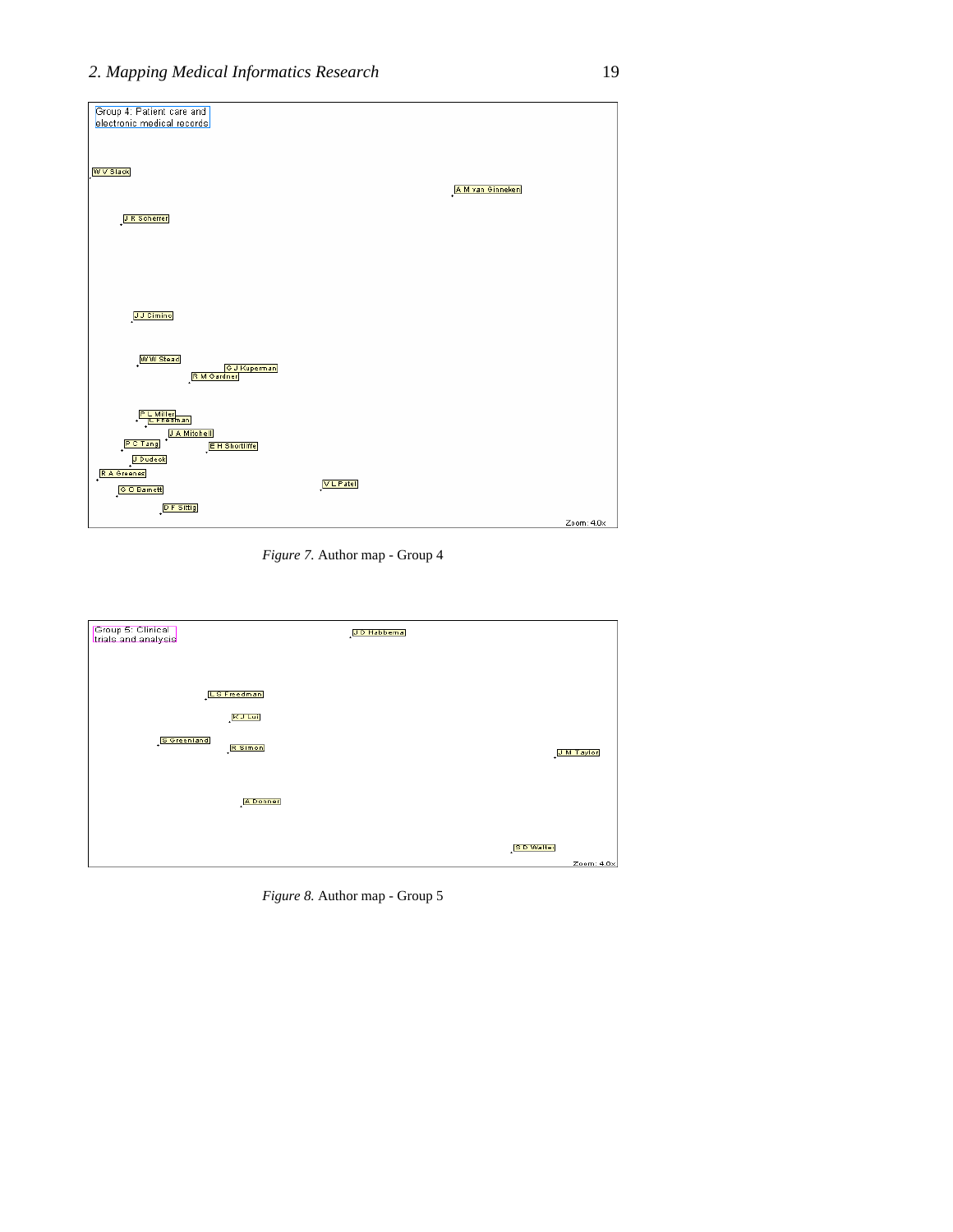*Table 6.* Top keywords generated from authors' texts and used to label author map groups. Group 1 Decision support system Decision support Expert system Knowledge-based system Group 2 Clinical trials Breast cancer Risk factors Cardiovascular disease Coronary heart disease Group 3 Clinical applications Clinical information system Group 4 Patient care Medical record Electronic medical record Unified medical language system Group 5 Clinical trials Cohort study Confidence intervals Multivariate analysis

# **5.3 Citation Network Analysis**

Using the data gathered from SCI, we created two citation networks of the most prominent researchers in medical informatics, as identified by our basic analysis. Both networks present views of the same data with different levels of filtering. A link from author A to author B indicates that A frequently cites B. In the visualization results, triangles indicate "core" authors (presented in Table 3) and circles represent "non-core" authors. In order to reveal only the strongest communication patterns, links associated with a small number of citations are filtered from the networks. Figure 9 is filtered by a link threshold of 10, that is, only links associated with 10 or more citations are shown. The result is a rather dense cluster, but hubs can still be observed around the major players from our basic analysis results: Edward H. Shortliffe, Paul D. Clayton, George Hripcsak, David W. Bates, James J. Cimino, and William R. Hersh, to name a few. These authors are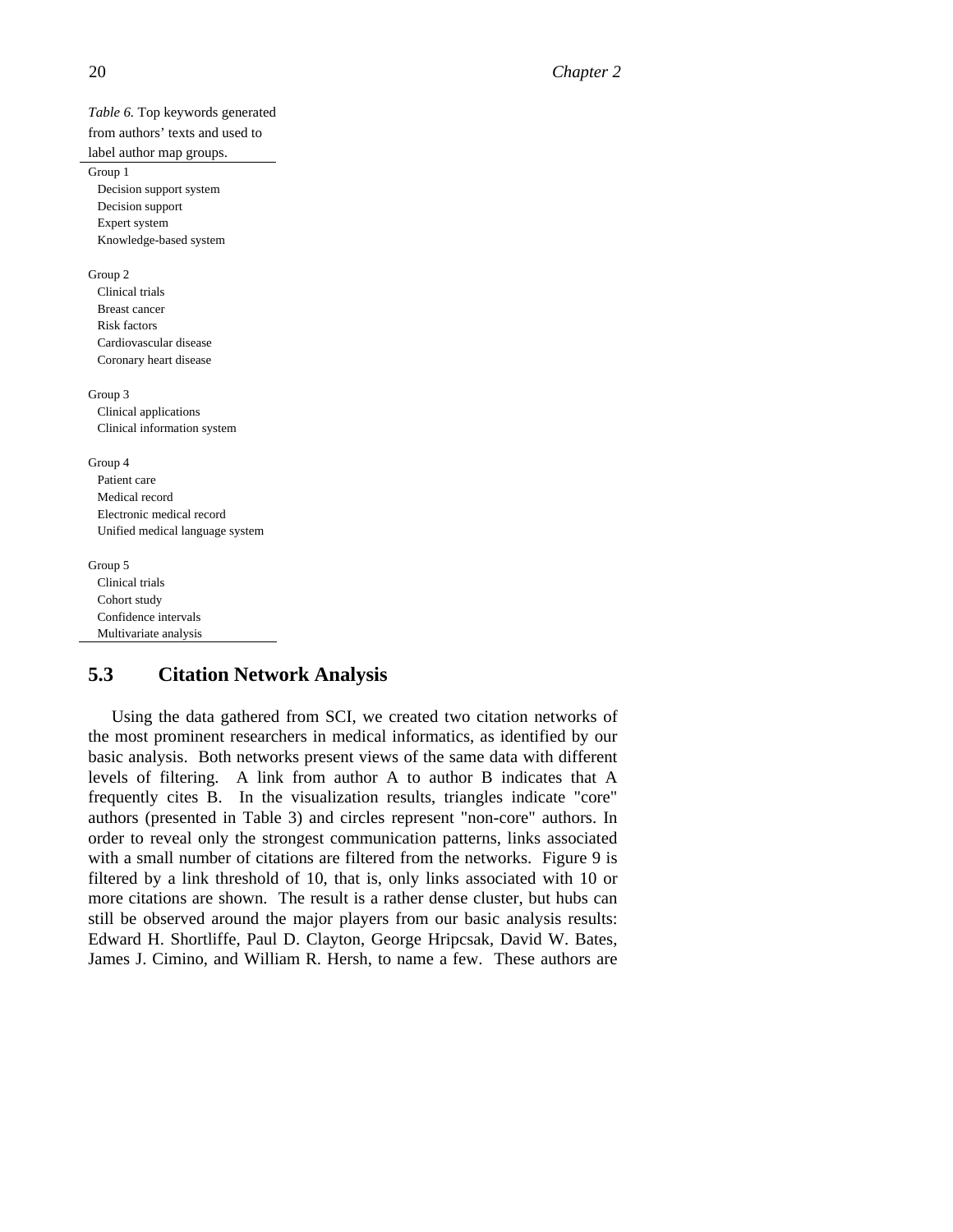not only frequently published and cited, they are cited repeatedly by consistent sets of other authors. Figure 10 is a view of the same citation data, filtered by a threshold of 20. In this view, clearer subgroups of citations emerge. One distinct subgroup of eight authors is disconnected from the larger graph. This group appears in the upper right-hand part and consists of four "core" authors from Table 3, and four "non-core" authors from Table 4. In the larger graph itself, hubs from Figure 9 begin to pull apart into subgroups. The most distinct group clusters around David Bates and William M. Tierney, and includes high-ranking authors from the basic analysis, like Dean F. Sitting and Jonathan M. Teich. Other subgroups of the larger graph can be observed but are much less distinct. Obvious hubs are James Cimino, George Hripcsak, and Edward Shortliffe. Tightly connecting these are Carol Friedman, Vimla L. Patel, and Robert A. Greenes.



*Figure 9.* Author citation network (min. cites per link: 10)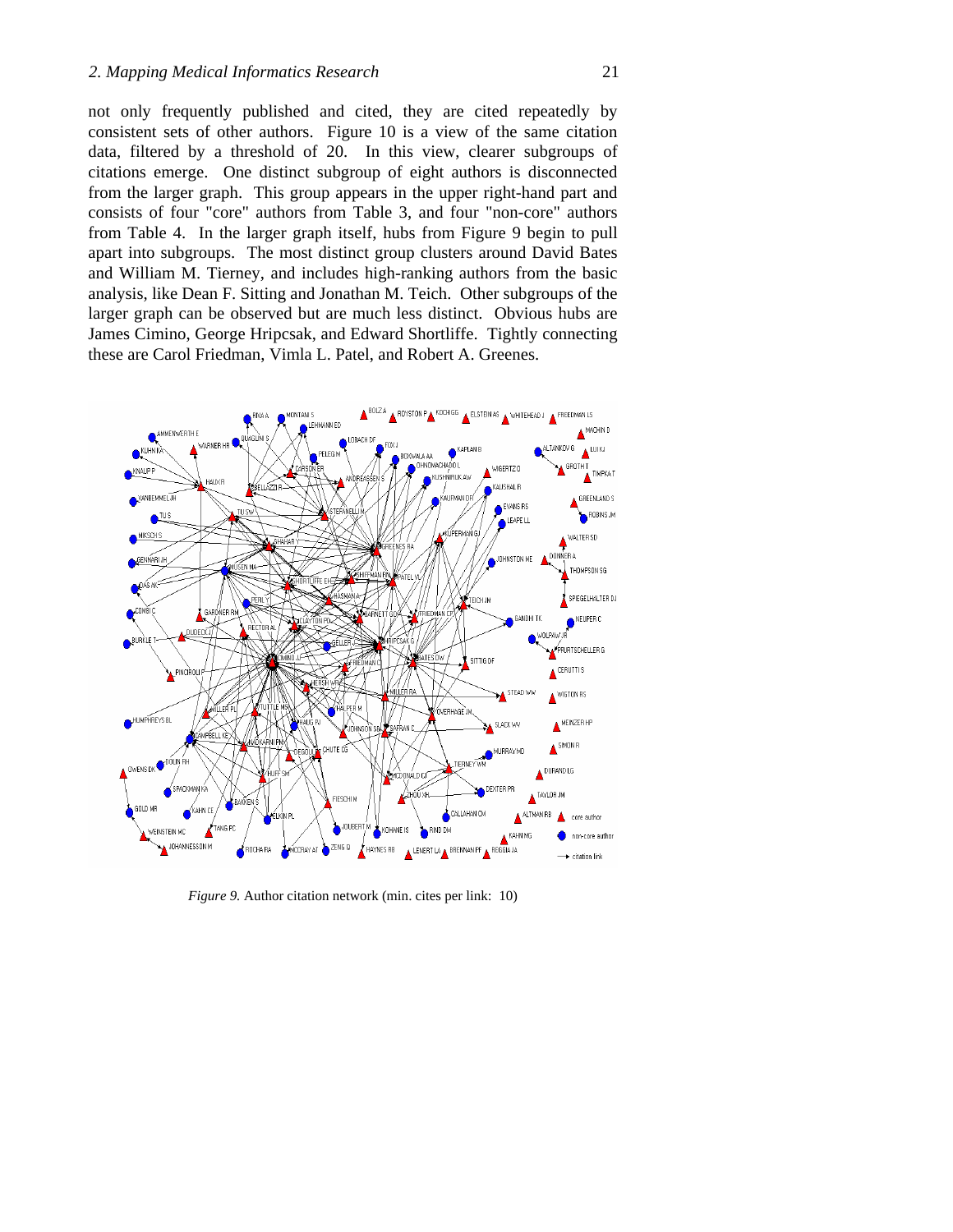It should be noted that as a result of filtering by link strength, the citation networks do not reflect an overall qualitative performance measure of the authors, but rather the nature of their communication channels. That is, the graphs do not show who is the most cited, but who most frequently cites whom. It can be observed, for example, that there are no links to William Hersh in the 20-threshold network; however, our basic analysis indicates that Hersh is highly influential in the field, and is cited by numerous other authors. According to Figure 10, he is simply not cited more than 19 times by the same author. In contrast, there are two incoming links to Christopher G. Chute (from James Cimino and Peter L. Elkin). Chute is only slightly below Hersh in Authority ranking, but frequently cites and is cited by two specific authors, so is connected to the main graph.



*Figure 10.* Author citation network (min. cites per link: 20)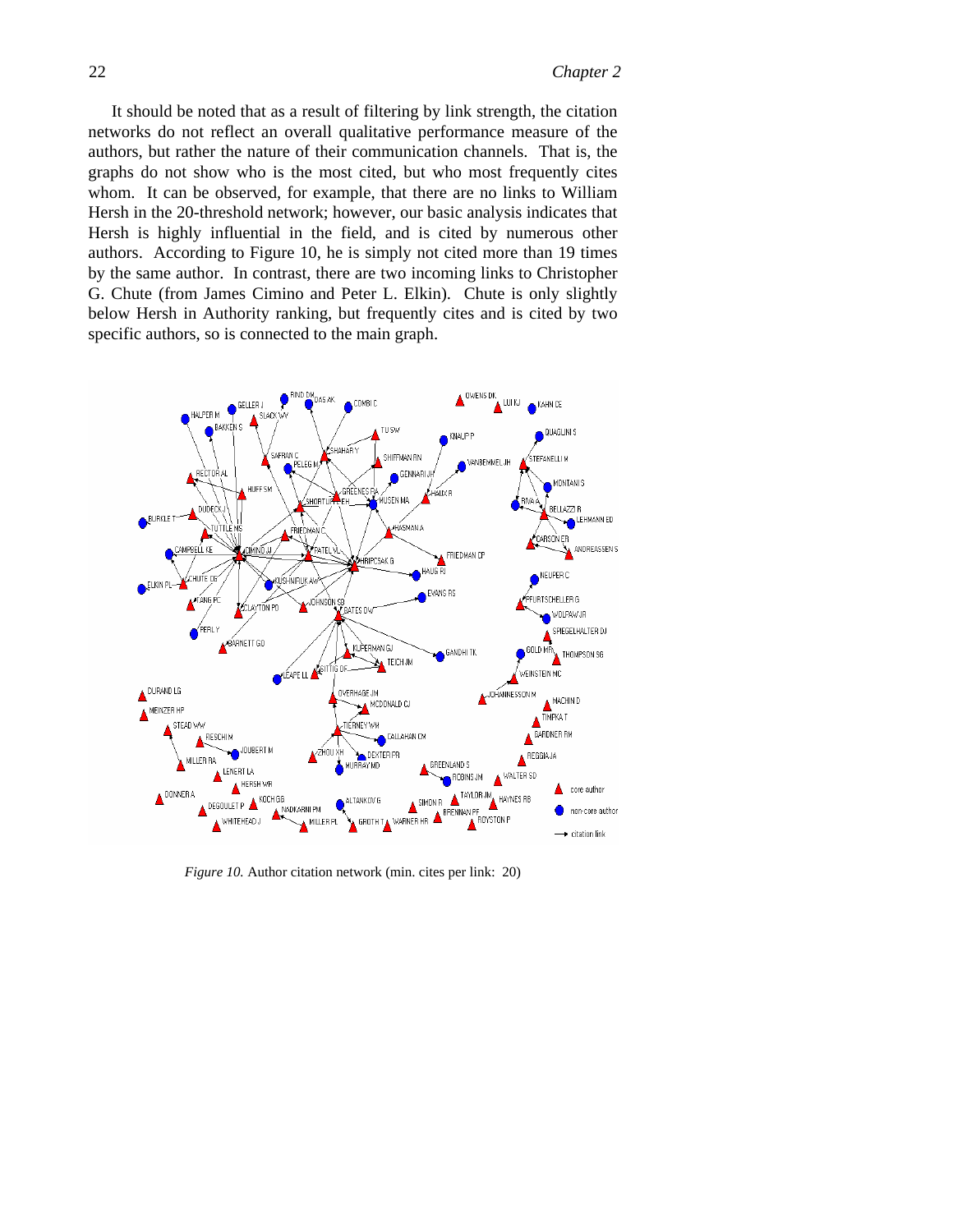#### **6. CONCLUSION AND DISCUSSION**

For a fast-growing, interdisciplinary knowledge domain like medical informatics, it is valuable to be able to create a picture of the state of the research from a variety of angles. Such a picture helps organize the vast amounts of information available in order to determine past and current (and possibly future) directions of the field, as well as prominent researchers, their relationships to each other, and the parts of the domain they contribute to. Automatic information visualization techniques can perform these knowledge tasks efficiently and systematically. In this study we augment classic domain analysis techniques with visualization tools to create a variety of views of medical informatics over the past ten years. The results of our study present development trends of subtopics of the field, a performance evaluation of the prominent researchers, and graphs of knowledge transfer among researchers.

This study was designed in the context of the analysis framework developed by Huang et al. (2003), and implements the three types of analysis presented in that work: basic analysis, content maps, and citation networks. Based on the data set extracted from widely-used data sources such as the MEDLINE database and SCI, we believe our analysis helps reveal the coverage and evolution of the field. It would be interesting to compare the particular findings from our analysis with the pictures of the field in the minds of the domain experts. Such evaluation would on one side determine the how accurate our analysis results are and on the other side reveal interesting discrepancies between automatic analysis results and expert knowledge that might enhance our understanding of the state of the field.

### **7. ACKNOWLEDGEMENT**

This research was supported by the grants NIH/NLM, 1 R33 LM07299- 01, 2002-2005, "Genescene: a Toolkit for Gene Pathway Analysis," and by NSF, IIS-9817473, 1999-2002, "DLI - Phase 2: High Performance Digital Library Classification Systems: From Information Retrieval to Knowledge Management."

### **8. REFERENCES**

Andrews, J. (2002). An author co-citation of medical informatics. *Journal of the Medical Library Association.* **91(1)** , 47-56

Borgatti S., Chase R. (n.d.) NetDraw network visualization tool. Version 1.39, as of Aug. 30, 2004 from http://www.analytictech.com/netdraw.htm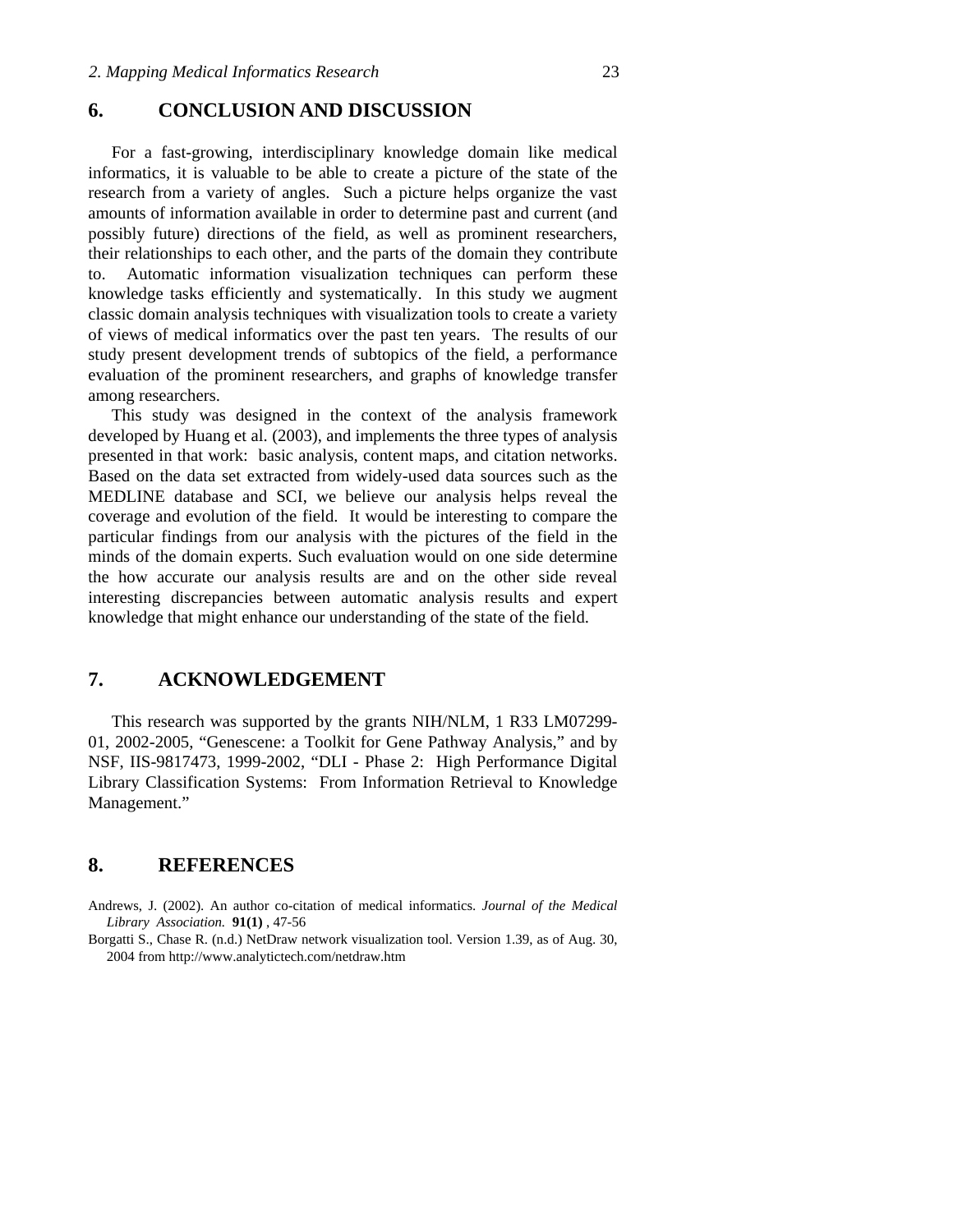- Börner, K., Chen, C., Boyack, K. (2003). Visualizing knowledge domains. In Blaise Cronin (Ed.), *Annual Review of Information Science & Technology*. **37,** 179-255. Medford, NJ: Information Today, Inc / American Society for Information Science and Technology.
- Boyak, K. W., Börner, K. (2003). Indicator-assisted evaluation and funding of research: Visualizing the influence of grants on the number and citation counts of research papers. *Journal of the American Society for Information Science and Technology*. **54(5)**, 447 - 461.
- Chen, C., Paul, R. J. (2001). Visualizing a knowledge domain's intellectual structure. *IEEE Computer.* **34(3)**, 65-71.
- Chen, C., Paul, R. J., O'Keefe, B. (2001). Fitting the jigsaw of citation: Information visualization in domain analysis. *Journal of the American Society for Information Science and Technology*. **52(4),** 315-330.
- Chen, H., Houston, A. L., Sewell, R. R., Schatz, B. R. (1998). Internet browsing and searching: User evaluation of category map and concept space techniques. *Journal of the American Society for Information Science.* **49(7)**, 582-603.
- Chen, H., Lally, A., Zhu, B., Chau, M. (2003). HelpfulMed: Intelligent searching for medical information over the internet. Journal of the American Society for Information Science and Technology (JASIST). **54(7)**, *683-694.*
- Chen, H., Schuffels, C., Orwig, R. (1996). Internet categorization and search: A selforganizing approach. *Journal of Visual Communication and Image Representation.* **7(1)**, 88-102.
- Garfield, E. (1979). Citation Indexing: Its theory and application in science, technology and humanities. John Wiley, New York.
- Garfield, E. (1995). Citation indexes for science: A new dimension in documentation through association of ideas. *Science* **122**, 108-111.
- Honkela, T., Kaski, S., Lagus, K., Kohonen, T. (1997). WebSom Self-Organizing Maps of Document Collections. *Proceedings of the Workshop on Self-Organizing Maps*. 310-315.
- Huang, Z., Chen, H., Yip, A., Ng T. G., Guo, F., Chen, Z. K., Roco, M. C. (2003). Longitudinal patent analysis for nanoscale science and engineering: Country, institution and technology field. *Journal of Nanoparticle Research*. **5**, 333-386.
- Kleinberg, J. (1998). Authoritative sources in a hyperlinked environment. *Proceedings of the ACM-SIAM Symposium on Discrete Algorithms*. 668-677
- Kohonen, T. (1990) The Self-Organizing Map, *Proceedings of the IEEE*. **78(9)**, 1464-1480.
- Lawrence, S., Giles, C. L., Bollacker, K. (1999). Digital libraries and autonomous citation indexing. *IEEE Computer*, **32(6)**, 67-71.
- Lin, C., Chen, H., Nunamaker, J. F. (2000). Verifying the proximity hypothesis for selforganizing maps*. Journal of Management Information Systems*. **16(3)**, 57-70.
- Liu, X., Bollen J., Nelson M. L., and Van de Sompel, H. (2004). All in the Family? A coauthorship analysis of JCDL conferences (1994 - 2003). http://libwww.lanl.gov/~xliu/trend.pdf
- Mackinlay, J. D., Rao, R., Card, S. K. (1999). An Organic User Interface for Searching Citation Links. *Proceedings of the CHI'95, ACM Conference on Human Factors in Computing Systems*, 67-73.
- Noyons, E. C. M., Moed, H. F., Luwel, M. (1999). Combining mapping and citation analysis for evaluative bibliometric purposes: a bibliometric study. *Journal of American Society for Information Science*, **50(2)**, 115-131.
- Shortliffe, E. H, Fagan, L., Perreault, L. E., Wiederhold, G. (Eds.) (2000). Medical Informatics: Computer Applications in Health Care and Biomedicine  $(2<sup>nd</sup> Edition)$ . Springer Verlag, New York.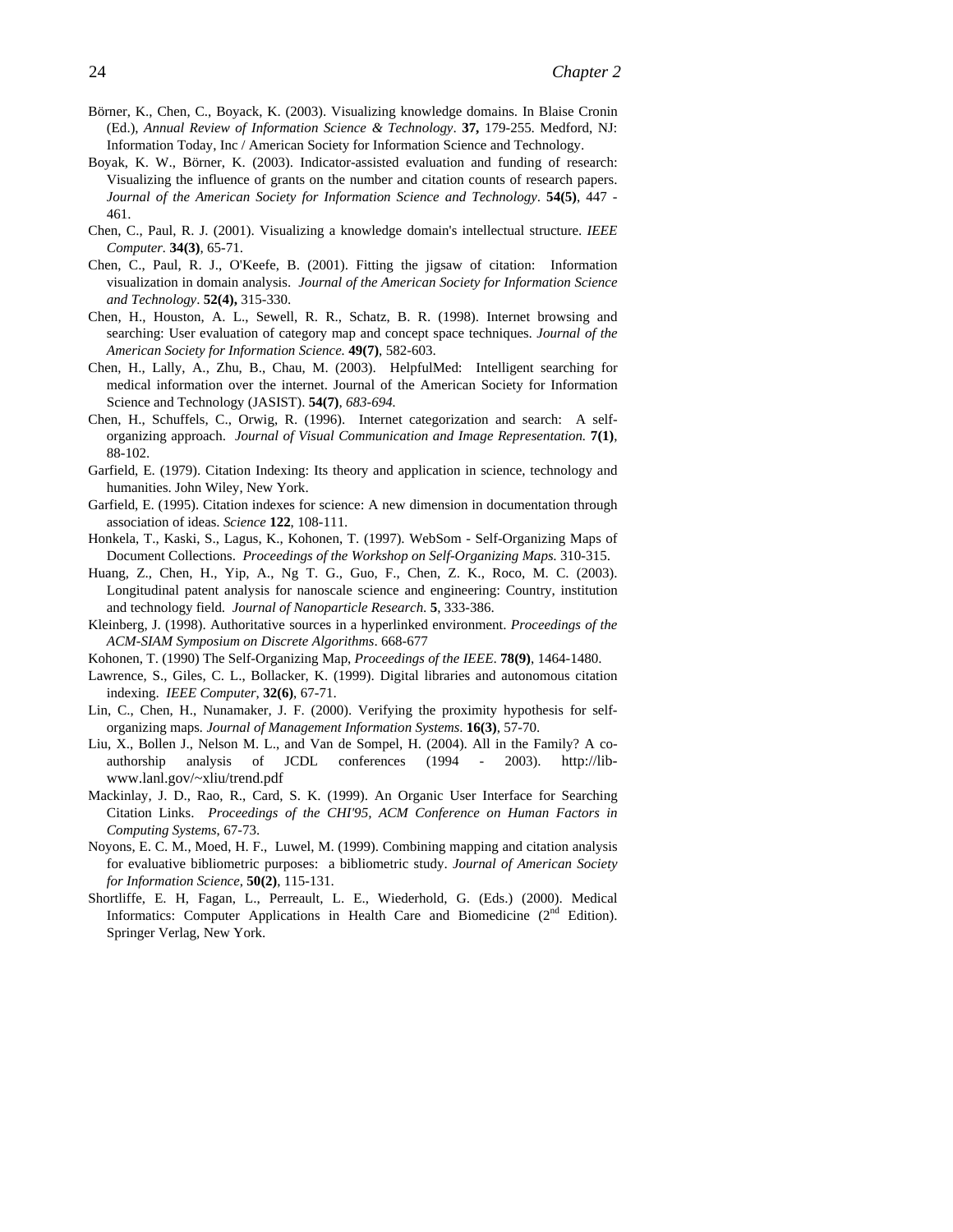- Sittig, D. F. (1996). Identifying a core set of medical informatics serials: an analysis using the MEDLINE database. *Bulletin of the Medical Library Association*. **84(2)**, 200-204
- Small, H. (1999). Visualizing science by citation mapping. *Journal of the American Society for Information Science*. **50(9)**, 799-812.
- Tolle, K., Chen, H. (2000). Comparing noun phrasing techniques for use with medical digital library tools. *Journal of the American Society for Information Science, Special Issue on Digital Libraries*. **51(4)**, 518-22.
- Vishwanatham, R. (1998). Citation analysis in journal rankings: medical informatics in the libary and information science literature. *Bulletin of the Medical Library Association.* **86(4)**, 518-22
- White, H. D., McCain, K. (1998). Visualizing a discipline: An author co-citation analysis of information science, 1972 - 1995. *Journal of the American Society for Information Science*. **49(4)**, 327 - 355.
- Wise, J. A., Thomas, J. J., Pennock, K., Lantrip, D., Pottier, M., Schur, A., Crow, V. (1995). Visualizing the Non-Visual: Spatial Analysis and Interaction with Information from Text Documents. *Proceedings of the IEEE Information Visualization 95 (InfoViz'95)*. 51-58.

### **9. SUGGESTED READINGS**

- Andrews, J. (2002). An author co-citation of medical informatics. *Journal of the Medical Library Association.* **91(1)** , 47-56
- Blaise Cronin (Ed). (2003). Annual Review of Information Science and Technology. **37**. Medford, NJ: Information Today, Inc./American Society for Information Science and Technology.
- Chen, C. (2003). Mapping Scientific Frontiers: The Quest for Knowledge Visualization. Springer.
- Chen, C., Paul, R. J. (2001). Visualizing a knowledge domain's intellectual structure. *IEEE Computer.* **34(3)**, 65-71.
- Garfield, E. (1979). Citation Indexing: Its theory and application in science, technology and humanities. John Wiley, New York.
- Honkela, T., Kaski, S., Lagus, K., Kohonen, T. (1997). WebSom Self-Organizing Maps of Document Collections. *Proceedings of the Workshop on Self-Organizing Maps*. 310-315.
- Kohonen, T. (1990) The Self-Organizing Map, *Proceedings of the IEEE*. **78(9)**, 1464-1480.
- Small, H. (1999). Visualizing science by citation mapping. *Journal of the American Society for Information Science*. **50(9)**, 799-812.
- White, H. D., McCain, K. (1998). Visualizing a discipline: An author cocitation analysis of information science, 1972 - 1995. *Journal of the American Society for Information Science*. **49(4)**, 327 - 355.